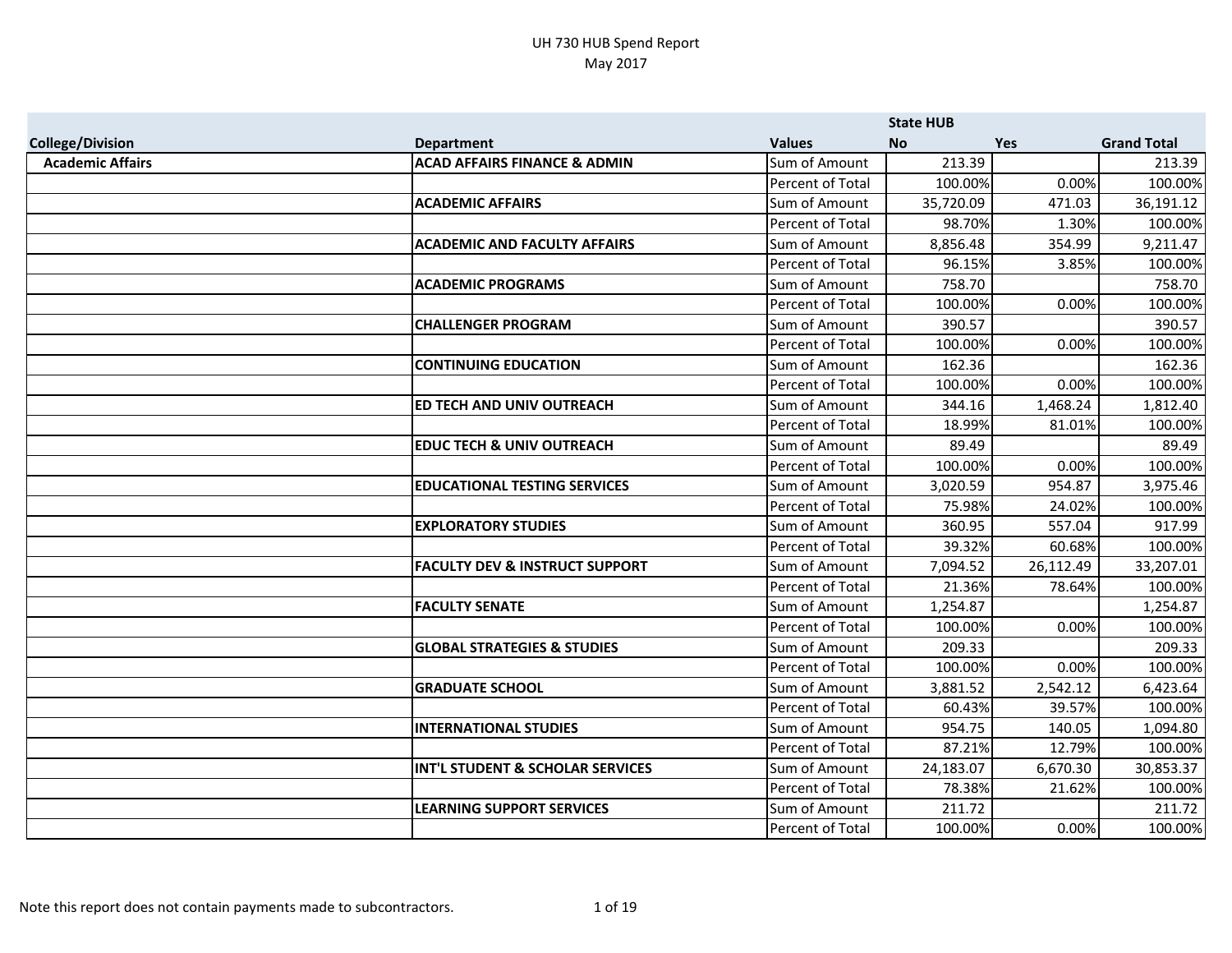|                                          |                                          |                         | <b>State HUB</b> |           |                    |
|------------------------------------------|------------------------------------------|-------------------------|------------------|-----------|--------------------|
| <b>College/Division</b>                  | <b>Department</b>                        | <b>Values</b>           | <b>No</b>        | Yes       | <b>Grand Total</b> |
| <b>Academic Affairs</b>                  | <b>MEASUREMENT AND EVALUATION</b>        | Sum of Amount           | 110.08           |           | 110.08             |
|                                          |                                          | Percent of Total        | 100.00%          | 0.00%     | 100.00%            |
|                                          | <b>POLICY &amp; PLANNING</b>             | Sum of Amount           | 5,469.28         |           | 5,469.28           |
|                                          |                                          | Percent of Total        | 100.00%          | 0.00%     | 100.00%            |
|                                          | <b>STEM CENTER</b>                       | Sum of Amount           | 622.78           |           | 622.78             |
|                                          |                                          | Percent of Total        | 100.00%          | 0.00%     | 100.00%            |
|                                          | <b>UH ENERGY</b>                         | Sum of Amount           | 48,937.38        | 8,553.60  | 57,490.98          |
|                                          |                                          | <b>Percent of Total</b> | 85.12%           | 14.88%    | 100.00%            |
|                                          | <b>UH OFF-CAMPUS SUPPORT</b>             | Sum of Amount           | 1,523.54         | 329.69    | 1,853.23           |
|                                          |                                          | Percent of Total        | 82.21%           | 17.79%    | 100.00%            |
|                                          | <b>UH SUGAR LAND</b>                     | Sum of Amount           | 82,166.13        | 30,065.28 | 112,231.41         |
|                                          |                                          | Percent of Total        | 73.21%           | 26.79%    | 100.00%            |
|                                          | <b>UNDERGRADUATE ACADEMIC AFFAIRS</b>    | Sum of Amount           | 80.41            | 29.64     | 110.05             |
|                                          |                                          | <b>Percent of Total</b> | 73.07%           | 26.93%    | 100.00%            |
|                                          | <b>UNDERGRADUATE STUDENT SUCCESS</b>     | Sum of Amount           | 1,442.73         | 1,037.71  | 2,480.44           |
|                                          |                                          | <b>Percent of Total</b> | 58.16%           | 41.84%    | 100.00%            |
|                                          | <b>UNDERGRADUATE STUDENT SUCCESS CTR</b> | Sum of Amount           | 110.08           |           | 110.08             |
|                                          |                                          | Percent of Total        | 100.00%          | 0.00%     | 100.00%            |
|                                          | <b>WRITING CENTER</b>                    | Sum of Amount           | 1,182.40         | 362.50    | 1,544.90           |
|                                          |                                          | Percent of Total        | 76.54%           | 23.46%    | 100.00%            |
| <b>Academic Affairs Sum of Amount</b>    |                                          |                         | 229,351.37       | 79,649.55 | 309,000.92         |
| <b>Academic Affairs Percent of Total</b> |                                          |                         | 74.22%           | 25.78%    | 100.00%            |
| <b>Administration and Finance</b>        | <b>ADMINISTRATION &amp; FINANCE</b>      | Sum of Amount           | 6,867.97         | 4,958.77  | 11,826.74          |
|                                          |                                          | Percent of Total        | 58.07%           | 41.93%    | 100.00%            |
|                                          | <b>AUXILIARY SERVICES OPERATIONS</b>     | Sum of Amount           | 13,019.45        | 3,873.56  | 16,893.01          |
|                                          |                                          | Percent of Total        | 77.07%           | 22.93%    | 100.00%            |
|                                          | <b>BUDGET</b>                            | Sum of Amount           | 459.17           |           | 459.17             |
|                                          |                                          | Percent of Total        | 100.00%          | 0.00%     | 100.00%            |
|                                          | <b>BUSINESS SERVICES</b>                 | Sum of Amount           | 546.80           | 14.94     | 561.74             |
|                                          |                                          | Percent of Total        | 97.34%           | 2.66%     | 100.00%            |
|                                          | <b>BUSINESS SERVICES III</b>             | Sum of Amount           | 290.83           | 566.56    | 857.39             |
|                                          |                                          | Percent of Total        | 33.92%           | 66.08%    | 100.00%            |
|                                          | <b>BUSINESS SERVICES SITE II</b>         | Sum of Amount           | 284.81           | 770.49    | 1,055.30           |
|                                          |                                          | Percent of Total        | 26.99%           | 73.01%    | 100.00%            |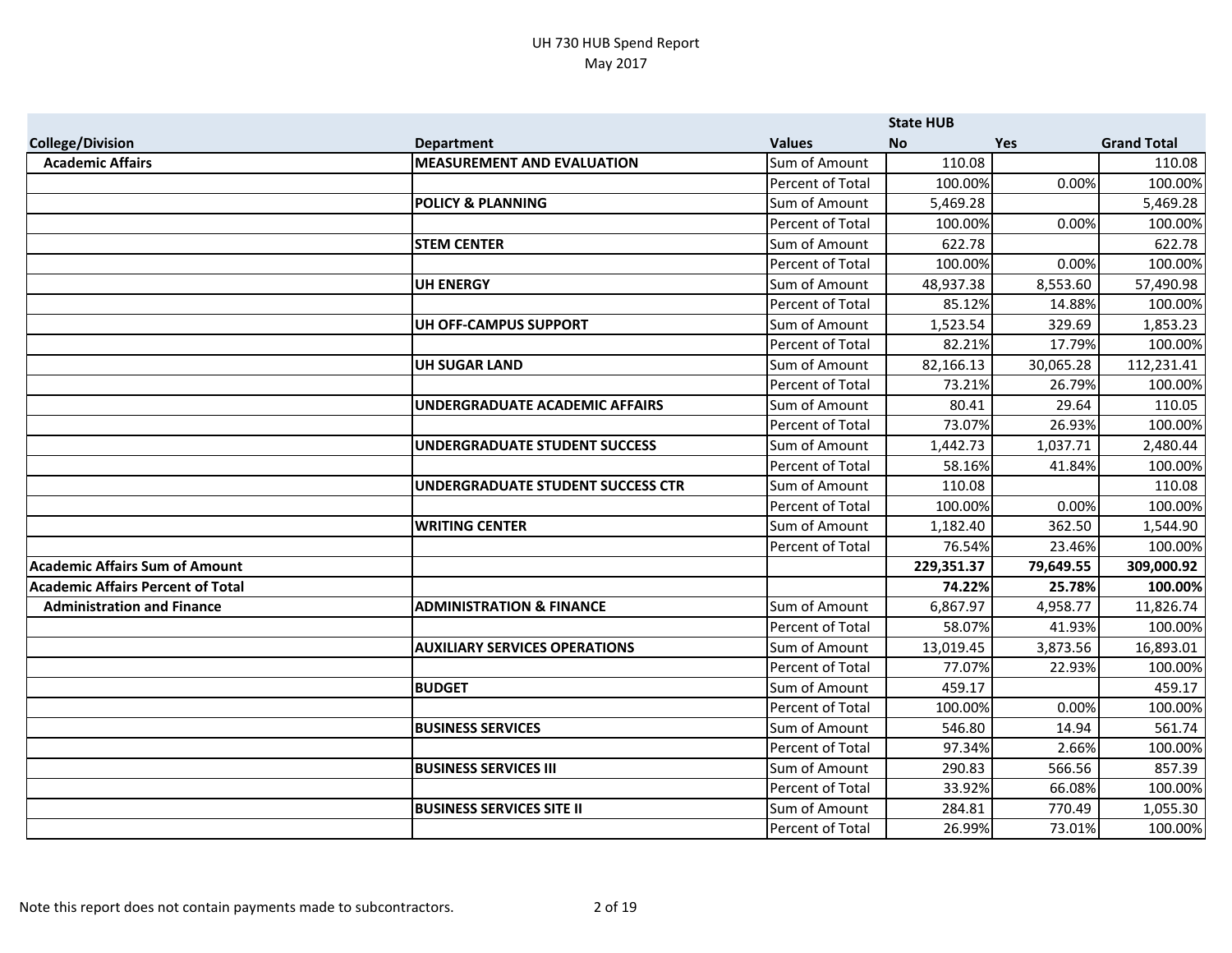|                                   |                                               |                         | <b>State HUB</b> |            |                    |
|-----------------------------------|-----------------------------------------------|-------------------------|------------------|------------|--------------------|
| <b>College/Division</b>           | <b>Department</b>                             | <b>Values</b>           | <b>No</b>        | Yes        | <b>Grand Total</b> |
| <b>Administration and Finance</b> | <b>CENTRAL FACILITY SERVICES</b>              | Sum of Amount           | 5,409.29         | 20,267.00  | 25,676.29          |
|                                   |                                               | Percent of Total        | 21.07%           | 78.93%     | 100.00%            |
|                                   | <b>COUGAR CARD</b>                            | Sum of Amount           | 5,863.12         | 106.52     | 5,969.64           |
|                                   |                                               | Percent of Total        | 98.22%           | 1.78%      | 100.00%            |
|                                   | <b>CULLEN PERFORMANCE HALL</b>                | Sum of Amount           | 27,752.39        |            | 27,752.39          |
|                                   |                                               | Percent of Total        | 100.00%          | 0.00%      | 100.00%            |
|                                   | <b>EMERGENCY MANAGEMENT</b>                   | Sum of Amount           | 577.44           | 143.22     | 720.66             |
|                                   |                                               | Percent of Total        | 80.13%           | 19.87%     | 100.00%            |
|                                   | <b>ENTERPRISE SYSTEMS</b>                     | Sum of Amount           | 11,219.42        | 343,983.50 | 355,202.92         |
|                                   |                                               | Percent of Total        | 3.16%            | 96.84%     | 100.00%            |
|                                   | <b>ENV HEALTH &amp; LIFE SAFETY</b>           | Sum of Amount           | 1,379.53         |            | 1,379.53           |
|                                   |                                               | <b>Percent of Total</b> | 100.00%          | 0.00%      | 100.00%            |
|                                   | <b>FACILITIES MANAGEMENT</b>                  | Sum of Amount           | 528.56           | 73,114.62  | 73,643.18          |
|                                   |                                               | <b>Percent of Total</b> | 0.72%            | 99.28%     | 100.00%            |
|                                   | <b>FACILITIES OPERATION &amp; MAINT</b>       | Sum of Amount           | 45,522.46        |            | 45,522.46          |
|                                   |                                               | Percent of Total        | 100.00%          | 0.00%      | 100.00%            |
|                                   | <b>FACILITIES PLANNING &amp; CONSTRUCTION</b> | Sum of Amount           | 8,163,981.44     | 69,916.81  | 8,233,898.25       |
|                                   |                                               | Percent of Total        | 99.15%           | 0.85%      | 100.00%            |
|                                   | <b>FACILITIES/CONSTRUCTION MGMT ADMIN</b>     | Sum of Amount           | 54.84            | 438.41     | 493.25             |
|                                   |                                               | Percent of Total        | 11.12%           | 88.88%     | 100.00%            |
|                                   | <b>FINANCE-A&amp;F</b>                        | Sum of Amount           | 864.89           | 1,367.66   | 2,232.55           |
|                                   |                                               | Percent of Total        | 38.74%           | 61.26%     | 100.00%            |
|                                   | HIGH PERFORMANCE & COMPUTING & NETWK          | Sum of Amount           | 8,165.14         | 1,336.20   | 9,501.34           |
|                                   |                                               | Percent of Total        | 85.94%           | 14.06%     | 100.00%            |
|                                   | <b>HUMAN RESOURCES</b>                        | Sum of Amount           | 7,036.76         | 901.01     | 7,937.77           |
|                                   |                                               | <b>Percent of Total</b> | 88.65%           | 11.35%     | 100.00%            |
|                                   | <b>INST - ACCOUNTING SERVICES</b>             | Sum of Amount           | 6.18             |            | 6.18               |
|                                   |                                               | Percent of Total        | 100.00%          | 0.00%      | 100.00%            |
|                                   | <b>INST - BUDGET</b>                          | Sum of Amount           | 45,222.70        |            | 45,222.70          |
|                                   |                                               | Percent of Total        | 100.00%          | 0.00%      | 100.00%            |
|                                   | <b>INST - BUSINESS SERVICES</b>               | Sum of Amount           | 2,012.00         |            | 2,012.00           |
|                                   |                                               | Percent of Total        | 100.00%          | 0.00%      | 100.00%            |
|                                   | <b>INST - FINANCE</b>                         | Sum of Amount           | 30,271.21        |            | 30,271.21          |
|                                   |                                               | Percent of Total        | 100.00%          | 0.00%      | 100.00%            |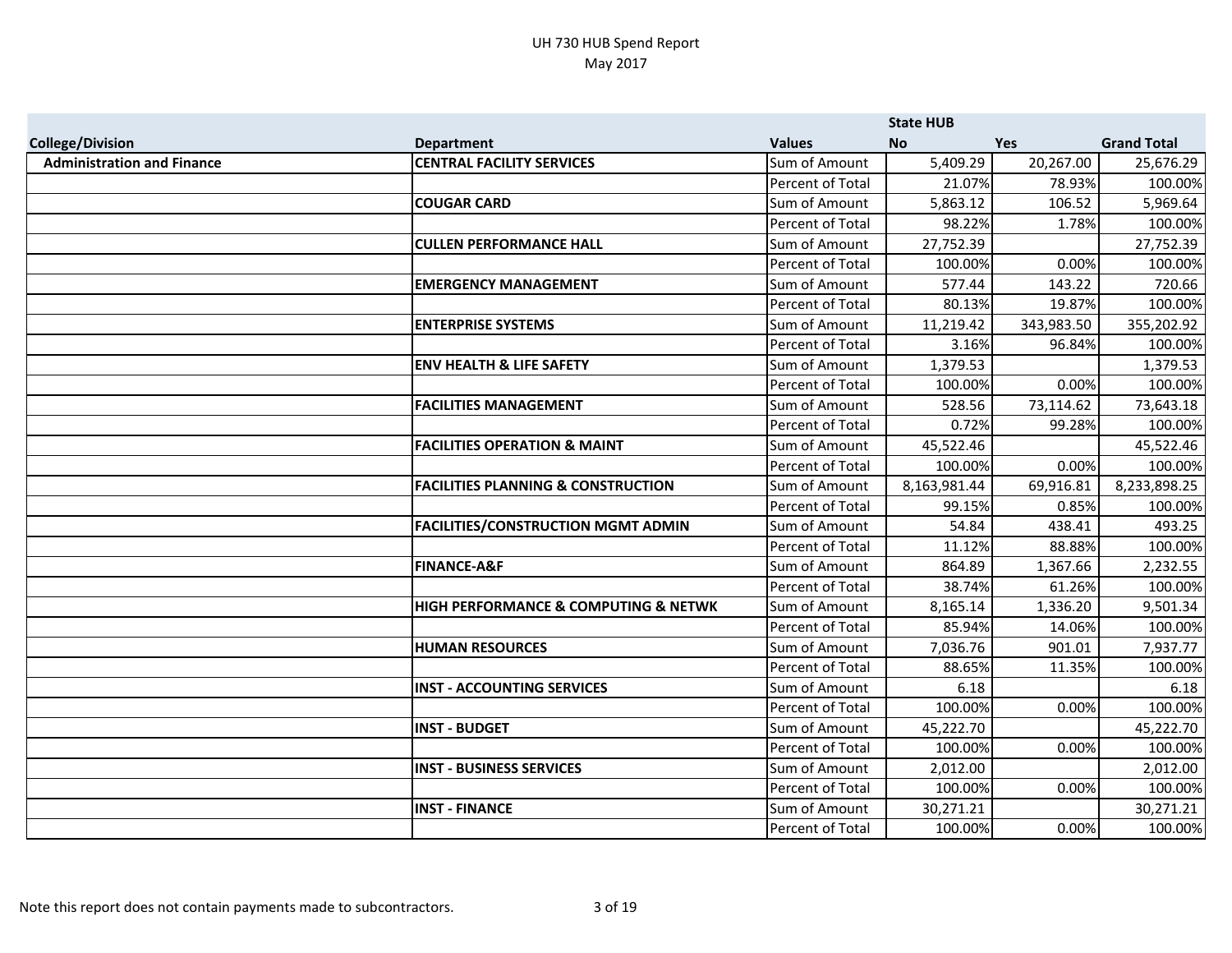|                                   |                                      |                  | <b>State HUB</b> |            |                    |
|-----------------------------------|--------------------------------------|------------------|------------------|------------|--------------------|
| <b>College/Division</b>           | <b>Department</b>                    | <b>Values</b>    | <b>No</b>        | <b>Yes</b> | <b>Grand Total</b> |
| <b>Administration and Finance</b> | <b>INST - FINANCIAL ACCOUNTING</b>   | Sum of Amount    |                  | 150.13     | 150.13             |
|                                   |                                      | Percent of Total | 0.00%            | 100.00%    | 100.00%            |
|                                   | <b>KUHF RADIO</b>                    | Sum of Amount    | 69,572.01        | 7,680.14   | 77,252.15          |
|                                   |                                      | Percent of Total | 90.06%           | 9.94%      | 100.00%            |
|                                   | <b>MINOR AND PLANNED PROJECTS</b>    | Sum of Amount    | 32,429.76        | 11,210.24  | 43,640.00          |
|                                   |                                      | Percent of Total | 74.31%           | 25.69%     | 100.00%            |
|                                   | <b>MINOR IN-HOUSE CONSTRUCTION</b>   | Sum of Amount    | 23,166.78        | 36,239.40  | 59,406.18          |
|                                   |                                      | Percent of Total | 39.00%           | 61.00%     | 100.00%            |
|                                   | <b>OFFICE EQUAL OPPORTUNITY SRVS</b> | Sum of Amount    | 399.99           |            | 399.99             |
|                                   |                                      | Percent of Total | 100.00%          | 0.00%      | 100.00%            |
|                                   | PARKING & TRANSPORTATION OPERATIONS  | Sum of Amount    | 48,638.90        | 8,768.23   | 57,407.13          |
|                                   |                                      | Percent of Total | 84.73%           | 15.27%     | 100.00%            |
|                                   | <b>PHY PLANT-AUTOMOTIVE</b>          | Sum of Amount    | 45,714.06        | 4,143.25   | 49,857.31          |
|                                   |                                      | Percent of Total | 91.69%           | 8.31%      | 100.00%            |
|                                   | <b>PHY PLANT-GROUNDS MAINT</b>       | Sum of Amount    | 3,222.82         |            | 3,222.82           |
|                                   |                                      | Percent of Total | 100.00%          | 0.00%      | 100.00%            |
|                                   | PHY PLANT-SOLID WASTE                | Sum of Amount    | 3,576.30         |            | 3,576.30           |
|                                   |                                      | Percent of Total | 100.00%          | 0.00%      | 100.00%            |
|                                   | <b>PHYSICAL PLANT</b>                | Sum of Amount    | 210,367.02       | 391,764.84 | 602,131.86         |
|                                   |                                      | Percent of Total | 34.94%           | 65.06%     | 100.00%            |
|                                   | <b>POLICE</b>                        | Sum of Amount    | 19,522.36        | 1,368.99   | 20,891.35          |
|                                   |                                      | Percent of Total | 93.45%           | 6.55%      | 100.00%            |
|                                   | <b>POSTAL SERVICES OPERATIONS</b>    | Sum of Amount    | 205.00           | 100.00     | 305.00             |
|                                   |                                      | Percent of Total | 67.21%           | 32.79%     | 100.00%            |
|                                   | <b>PRINTING OPERATIONS</b>           | Sum of Amount    | 28,133.89        | 557.62     | 28,691.51          |
|                                   |                                      | Percent of Total | 98.06%           | 1.94%      | 100.00%            |
|                                   | <b>PUBLIC ART</b>                    | Sum of Amount    | 62,397.41        |            | 62,397.41          |
|                                   |                                      | Percent of Total | 100.00%          | 0.00%      | 100.00%            |
|                                   | <b>REAL ESTATE SERVICES</b>          | Sum of Amount    | 6,000.00         |            | 6,000.00           |
|                                   |                                      | Percent of Total | 100.00%          | 0.00%      | 100.00%            |
|                                   | <b>RISK MANAGEMENT</b>               | Sum of Amount    | 203.79           |            | 203.79             |
|                                   |                                      | Percent of Total | 100.00%          | 0.00%      | 100.00%            |
|                                   | <b>SERVICE LEVEL AGREEMENT</b>       | Sum of Amount    | 7,582.68         | 170,132.16 | 177,714.84         |
|                                   |                                      | Percent of Total | 4.27%            | 95.73%     | 100.00%            |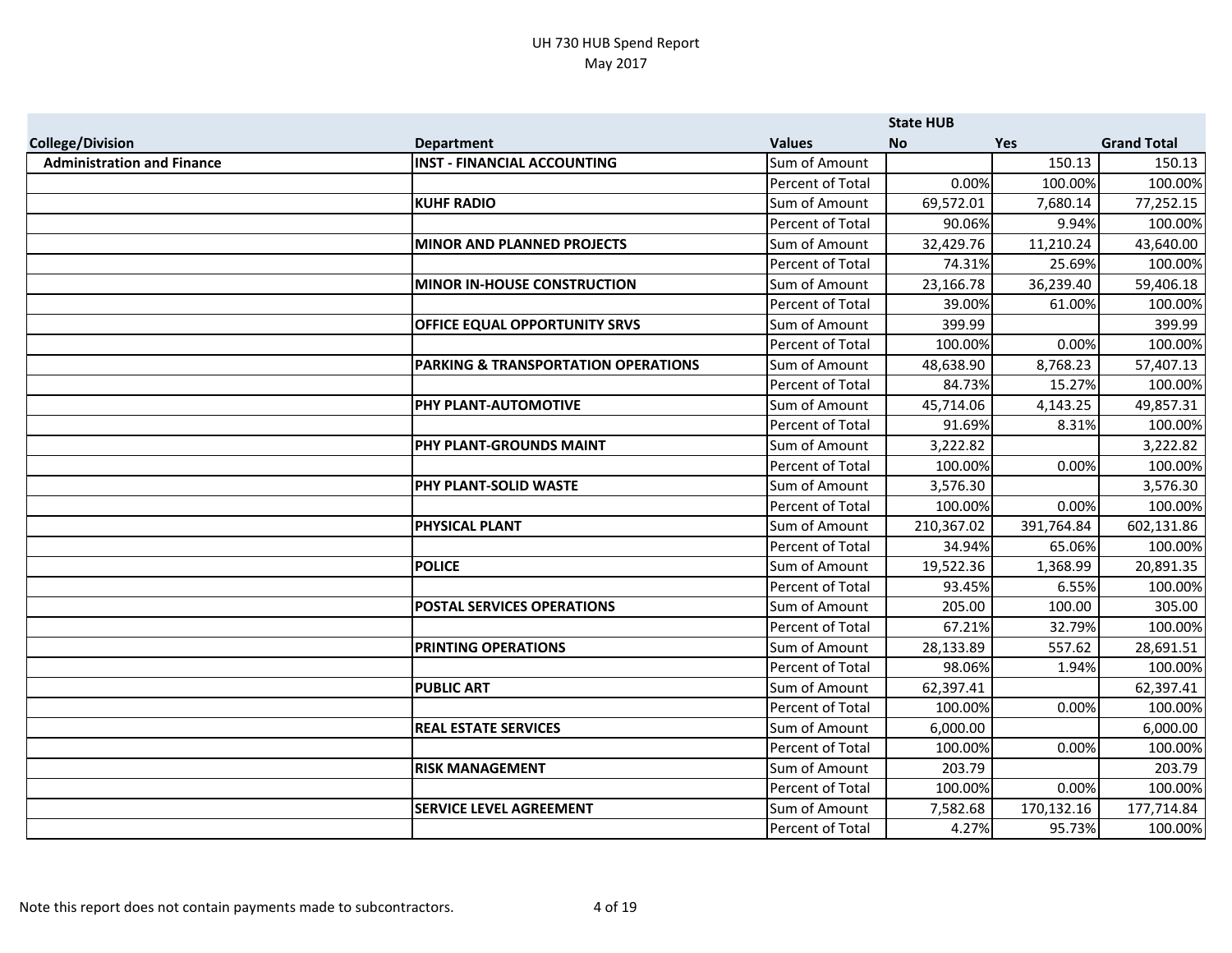|                                                 |                                          |                  | <b>State HUB</b> |              |                    |
|-------------------------------------------------|------------------------------------------|------------------|------------------|--------------|--------------------|
| <b>College/Division</b>                         | <b>Department</b>                        | <b>Values</b>    | <b>No</b>        | <b>Yes</b>   | <b>Grand Total</b> |
| <b>Administration and Finance</b>               | <b>SPACE MGMT UNASSIGNED SPACE</b>       | Sum of Amount    | 340.00           |              | 340.00             |
|                                                 |                                          | Percent of Total | 100.00%          | 0.00%        | 100.00%            |
|                                                 | <b>STUDENT BUSINESS SERVICES</b>         | Sum of Amount    | 16,217.45        | 1,641.52     | 17,858.97          |
|                                                 |                                          | Percent of Total | 90.81%           | 9.19%        | 100.00%            |
|                                                 | <b>TECHNOLOGY SERVICES &amp; SUPPORT</b> | Sum of Amount    | 355,368.11       | 83,003.99    | 438,372.10         |
|                                                 |                                          | Percent of Total | 81.07%           | 18.93%       | 100.00%            |
|                                                 | TV PUBLIC BROADCASTING                   | Sum of Amount    | 124,374.20       | 4,266.06     | 128,640.26         |
|                                                 |                                          | Percent of Total | 96.68%           | 3.32%        | 100.00%            |
|                                                 | UH SPORTS & ENTERTAINMENT SVC            | Sum of Amount    | 265,264.75       |              | 265,264.75         |
|                                                 |                                          | Percent of Total | 100.00%          | 0.00%        | 100.00%            |
|                                                 | UIT EXTERNALLY FUNDED PROJECTS           | Sum of Amount    |                  | 22,110.00    | 22,110.00          |
|                                                 |                                          | Percent of Total | 0.00%            | 100.00%      | 100.00%            |
|                                                 | UIT SECURITY                             | Sum of Amount    | 244.27           | 2,522.11     | 2,766.38           |
|                                                 |                                          | Percent of Total | 8.83%            | 91.17%       | 100.00%            |
|                                                 | UNIV PROPERTY SERVICES OPERATIONS        | Sum of Amount    | 257,491.00       | 4,323.18     | 261,814.18         |
|                                                 |                                          | Percent of Total | 98.35%           | 1.65%        | 100.00%            |
|                                                 | UNIVERSITY INFORMATION TECHNOLOGY        | Sum of Amount    | 4,263.65         |              | 4,263.65           |
|                                                 |                                          | Percent of Total | 100.00%          | 0.00%        | 100.00%            |
| <b>Administration and Finance Sum of Amount</b> |                                          |                  | 9,962,032.60     | 1,271,741.13 | 11,233,773.73      |
| Administration and Finance Percent of Total     |                                          |                  | 88.68%           | 11.32%       | 100.00%            |
| <b>Architecture</b>                             | <b>DEAN, ARCHITECTURE</b>                | Sum of Amount    | 27,630.79        | 3,911.98     | 31,542.77          |
|                                                 |                                          | Percent of Total | 87.60%           | 12.40%       | 100.00%            |
| <b>Architecture Sum of Amount</b>               |                                          |                  | 27,630.79        | 3,911.98     | 31,542.77          |
| <b>Architecture Percent of Total</b>            |                                          |                  | 87.60%           | 12.40%       | 100.00%            |
| <b>Business Administration</b>                  | <b>ACCOUNTANCY AND TAXATION</b>          | Sum of Amount    | 1,787.28         | 3,693.95     | 5,481.23           |
|                                                 |                                          | Percent of Total | 32.61%           | 67.39%       | 100.00%            |
|                                                 | <b>ACCOUNTING CERTIFICATE PROGRAM</b>    | Sum of Amount    | 3,547.61         | 229.73       | 3,777.34           |
|                                                 |                                          | Percent of Total | 93.92%           | 6.08%        | 100.00%            |
|                                                 | <b>BAUER CAREER SERVICES CTR</b>         | Sum of Amount    | 5,578.26         | 285.64       | 5,863.90           |
|                                                 |                                          | Percent of Total | 95.13%           | 4.87%        | 100.00%            |
|                                                 | <b>BAUER COMMUNICATIONS</b>              | Sum of Amount    | 10,228.26        | 5,743.36     | 15,971.62          |
|                                                 |                                          | Percent of Total | 64.04%           | 35.96%       | 100.00%            |
|                                                 | <b>BAUER DIVISION OF TECHNOLOGY</b>      | Sum of Amount    | 3,545.44         | 2,114.98     | 5,660.42           |
|                                                 |                                          | Percent of Total | 62.64%           | 37.36%       | 100.00%            |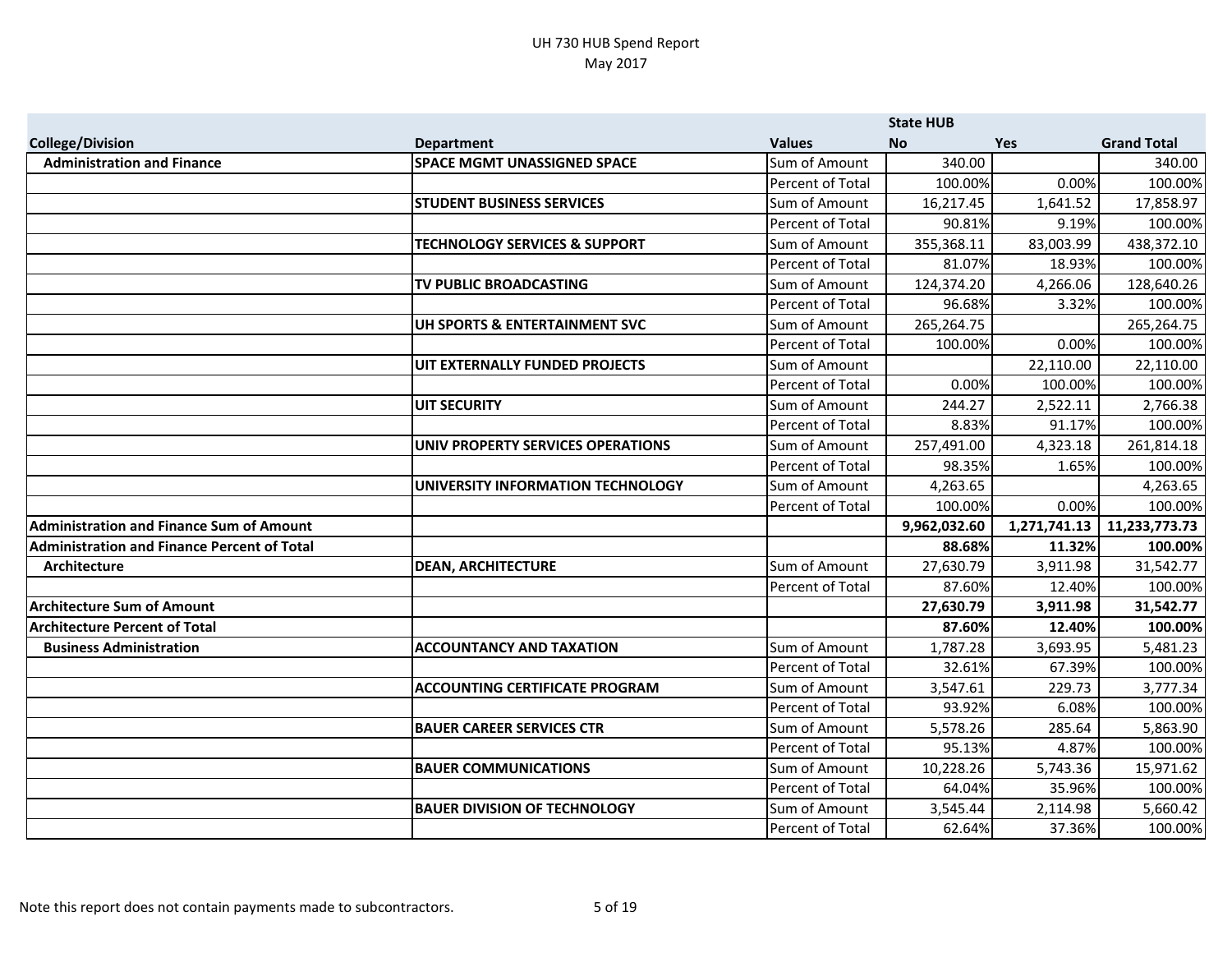|                                                 |                                              |                  | <b>State HUB</b> |           |                    |
|-------------------------------------------------|----------------------------------------------|------------------|------------------|-----------|--------------------|
| <b>College/Division</b>                         | <b>Department</b>                            | <b>Values</b>    | <b>No</b>        | Yes       | <b>Grand Total</b> |
| <b>Business Administration</b>                  | <b>BAUER EXTERNAL RELATIONS DEPT</b>         | Sum of Amount    |                  | 252.90    | 252.90             |
|                                                 |                                              | Percent of Total | 0.00%            | 100.00%   | 100.00%            |
|                                                 | <b>BAUER GRADUATE PROFESSIONAL PROGRAMS</b>  | Sum of Amount    | 7,920.14         | 2,383.16  | 10,303.30          |
|                                                 |                                              | Percent of Total | 76.87%           | 23.13%    | 100.00%            |
|                                                 | <b>CTR FOR EXECUTIVE DEVELOPMENT</b>         | Sum of Amount    | 388.18           |           | 388.18             |
|                                                 |                                              | Percent of Total | 100.00%          | 0.00%     | 100.00%            |
|                                                 | <b>DEAN'S OFFICE, BAUER COLLEGE</b>          | Sum of Amount    | 160,121.04       | 19,515.37 | 179,636.41         |
|                                                 |                                              | Percent of Total | 89.14%           | 10.86%    | 100.00%            |
|                                                 | <b>DECISION AND INFORMATION SCIEN</b>        | Sum of Amount    | 162.70           | 6,724.11  | 6,886.81           |
|                                                 |                                              | Percent of Total | 2.36%            | 97.64%    | 100.00%            |
|                                                 | <b>EXECUTIVE DEGREE PROGRAMS</b>             | Sum of Amount    | 44,849.38        | 8,876.97  | 53,726.35          |
|                                                 |                                              | Percent of Total | 83.48%           | 16.52%    | 100.00%            |
|                                                 | <b>FINANCE-BAUER COLLEGE</b>                 | Sum of Amount    | 12,511.31        | 788.49    | 13,299.80          |
|                                                 |                                              | Percent of Total | 94.07%           | 5.93%     | 100.00%            |
|                                                 | MANAGEMENT-BAUER COLLEGE                     | Sum of Amount    | 18,765.24        | 1,058.79  | 19,824.03          |
|                                                 |                                              | Percent of Total | 94.66%           | 5.34%     | 100.00%            |
|                                                 | <b>MARKETING-BAUER COLLEGE</b>               | Sum of Amount    | 2,886.46         | 450.08    | 3,336.54           |
|                                                 |                                              | Percent of Total | 86.51%           | 13.49%    | 100.00%            |
|                                                 | <b>SALES EXCELLENCE INSTITUTE</b>            | Sum of Amount    | 32,501.38        | 1,743.12  | 34,244.50          |
|                                                 |                                              | Percent of Total | 94.91%           | 5.09%     | 100.00%            |
|                                                 | <b>SMALL BUSINESS DEV CENTER</b>             | Sum of Amount    | 25,632.39        | 11,480.75 | 37,113.14          |
|                                                 |                                              | Percent of Total | 69.07%           | 30.93%    | 100.00%            |
|                                                 | UNDERGRAD BUSINESS PROG                      | Sum of Amount    | 10,864.41        | 467.18    | 11,331.59          |
|                                                 |                                              | Percent of Total | 95.88%           | 4.12%     | 100.00%            |
|                                                 | <b>WOLFF CTR FOR ENTREPRENEURSHIP</b>        | Sum of Amount    | 952.73           | 7,377.76  | 8,330.49           |
|                                                 |                                              | Percent of Total | 11.44%           | 88.56%    | 100.00%            |
| <b>Business Administration Sum of Amount</b>    |                                              |                  | 342,242.21       | 73,186.34 | 415,428.55         |
| <b>Business Administration Percent of Total</b> |                                              |                  | 82.38%           | 17.62%    | 100.00%            |
| <b>Chancellor/President</b>                     | <b>BASEBALL</b>                              | Sum of Amount    | 19,600.51        | 3,971.43  | 23,571.94          |
|                                                 |                                              | Percent of Total | 83.15%           | 16.85%    | 100.00%            |
|                                                 | <b>COMMUNITY RELATIONS &amp; INST ACCESS</b> | Sum of Amount    | 315.13           | 58.12     | 373.25             |
|                                                 |                                              | Percent of Total | 84.43%           | 15.57%    | 100.00%            |
|                                                 | <b>COMPLIANCE</b>                            | Sum of Amount    | 13,373.61        |           | 13,373.61          |
|                                                 |                                              | Percent of Total | 100.00%          | 0.00%     | 100.00%            |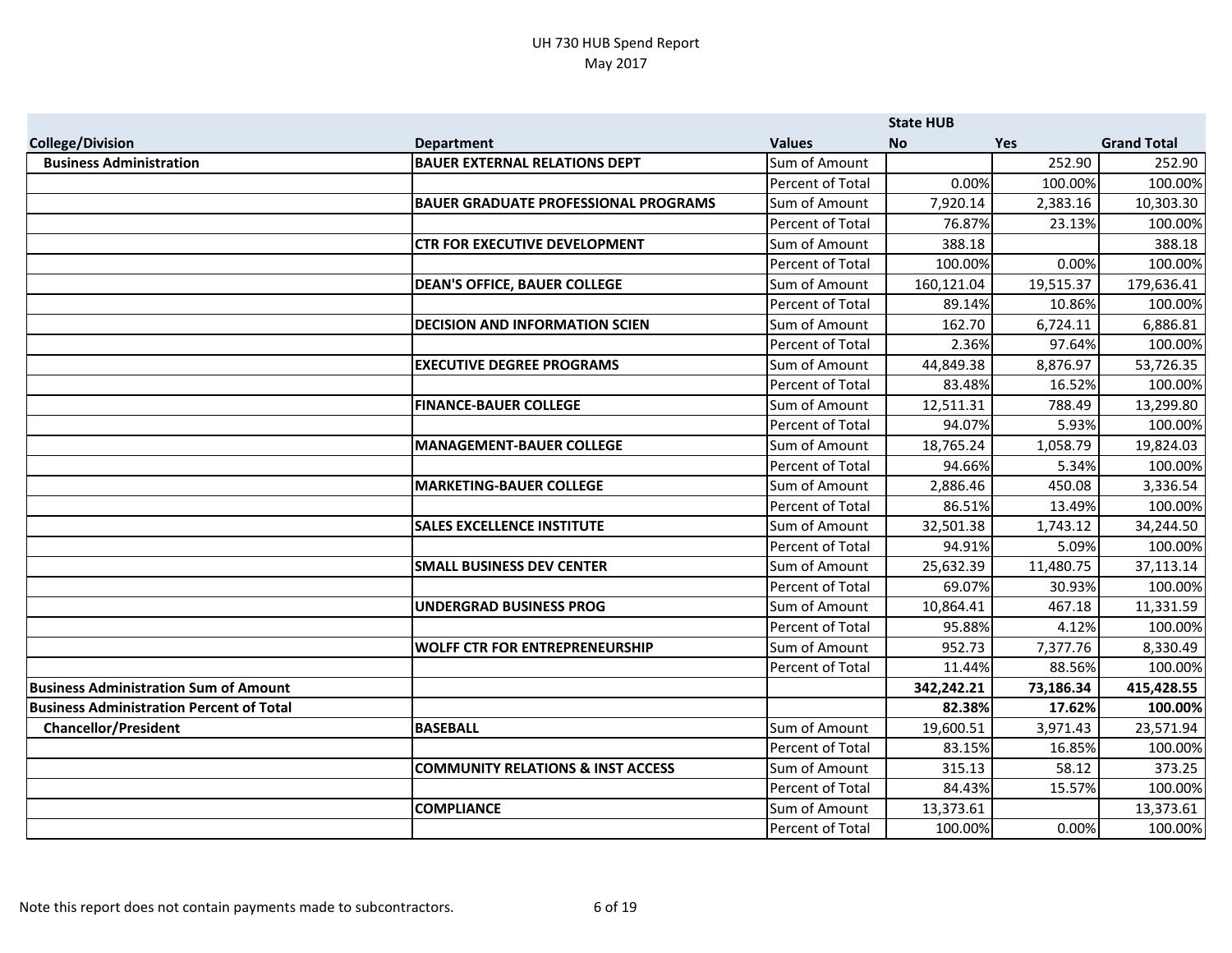|                                              |                                      |                  | <b>State HUB</b> |            |                    |
|----------------------------------------------|--------------------------------------|------------------|------------------|------------|--------------------|
| <b>College/Division</b>                      | <b>Department</b>                    | <b>Values</b>    | <b>No</b>        | <b>Yes</b> | <b>Grand Total</b> |
| <b>Chancellor/President</b>                  | <b>FOOTBALL</b>                      | Sum of Amount    | 12,887.54        | 526.17     | 13,413.71          |
|                                              |                                      | Percent of Total | 96.08%           | 3.92%      | 100.00%            |
|                                              | <b>INTERCOLLEGIATE ATHLETICS</b>     | Sum of Amount    | 826,710.33       | 10,077.93  | 836,788.26         |
|                                              |                                      | Percent of Total | 98.80%           | 1.20%      | 100.00%            |
|                                              | <b>MEN'S BASKETBALL</b>              | Sum of Amount    | 28,093.99        | 892.50     | 28,986.49          |
|                                              |                                      | Percent of Total | 96.92%           | 3.08%      | 100.00%            |
|                                              | <b>MEN'S TRACK AND FIELD</b>         | Sum of Amount    | 31,864.74        | 2,585.74   | 34,450.48          |
|                                              |                                      | Percent of Total | 92.49%           | 7.51%      | 100.00%            |
|                                              | <b>OFFICE OF SPECIAL EVENTS</b>      | Sum of Amount    | 62,083.35        | 4,461.20   | 66,544.55          |
|                                              |                                      | Percent of Total | 93.30%           | 6.70%      | 100.00%            |
|                                              | <b>PRESIDENT</b>                     | Sum of Amount    | 1,559.61         |            | 1,559.61           |
|                                              |                                      | Percent of Total | 100.00%          | 0.00%      | 100.00%            |
|                                              | <b>WOMEN'S BASKETBALL</b>            | Sum of Amount    | 7,382.13         | 432.36     | 7,814.49           |
|                                              |                                      | Percent of Total | 94.47%           | 5.53%      | 100.00%            |
|                                              | <b>WOMEN'S SOCCER</b>                | Sum of Amount    | 667.78           |            | 667.78             |
|                                              |                                      | Percent of Total | 100.00%          | 0.00%      | 100.00%            |
|                                              | <b>WOMEN'S SOFTBALL</b>              | Sum of Amount    | 19,289.94        | 1,350.00   | 20,639.94          |
|                                              |                                      | Percent of Total | 93.46%           | 6.54%      | 100.00%            |
|                                              | <b>WOMEN'S SWIMMING &amp; DIVING</b> | Sum of Amount    | 490.00           |            | 490.00             |
|                                              |                                      | Percent of Total | 100.00%          | 0.00%      | 100.00%            |
|                                              | <b>WOMEN'S TENNIS</b>                | Sum of Amount    | 1,211.05         |            | 1,211.05           |
|                                              |                                      | Percent of Total | 100.00%          | 0.00%      | 100.00%            |
|                                              | <b>WOMEN'S VOLLEYBALL</b>            | Sum of Amount    |                  | 187.99     | 187.99             |
|                                              |                                      | Percent of Total | 0.00%            | 100.00%    | 100.00%            |
| <b>Chancellor/President Sum of Amount</b>    |                                      |                  | 1,025,529.71     | 24,543.44  | 1,050,073.15       |
| <b>Chancellor/President Percent of Total</b> |                                      |                  | 97.66%           | 2.34%      | 100.00%            |
| <b>College of the Arts</b>                   | <b>ART</b>                           | Sum of Amount    | 16,099.71        | 1,713.22   | 17,812.93          |
|                                              |                                      | Percent of Total | 90.38%           | 9.62%      | 100.00%            |
|                                              | <b>BAND</b>                          | Sum of Amount    | 1,267.65         |            | 1,267.65           |
|                                              |                                      | Percent of Total | 100.00%          | 0.00%      | 100.00%            |
|                                              | <b>BLAFFER GALLERY</b>               | Sum of Amount    | 956.71           | 703.50     | 1,660.21           |
|                                              |                                      | Percent of Total | 57.63%           | 42.37%     | 100.00%            |
|                                              | <b>CWMCA CENTER FOR THE ARTS</b>     | Sum of Amount    | 123,953.06       |            | 123,953.06         |
|                                              |                                      | Percent of Total | 100.00%          | 0.00%      | 100.00%            |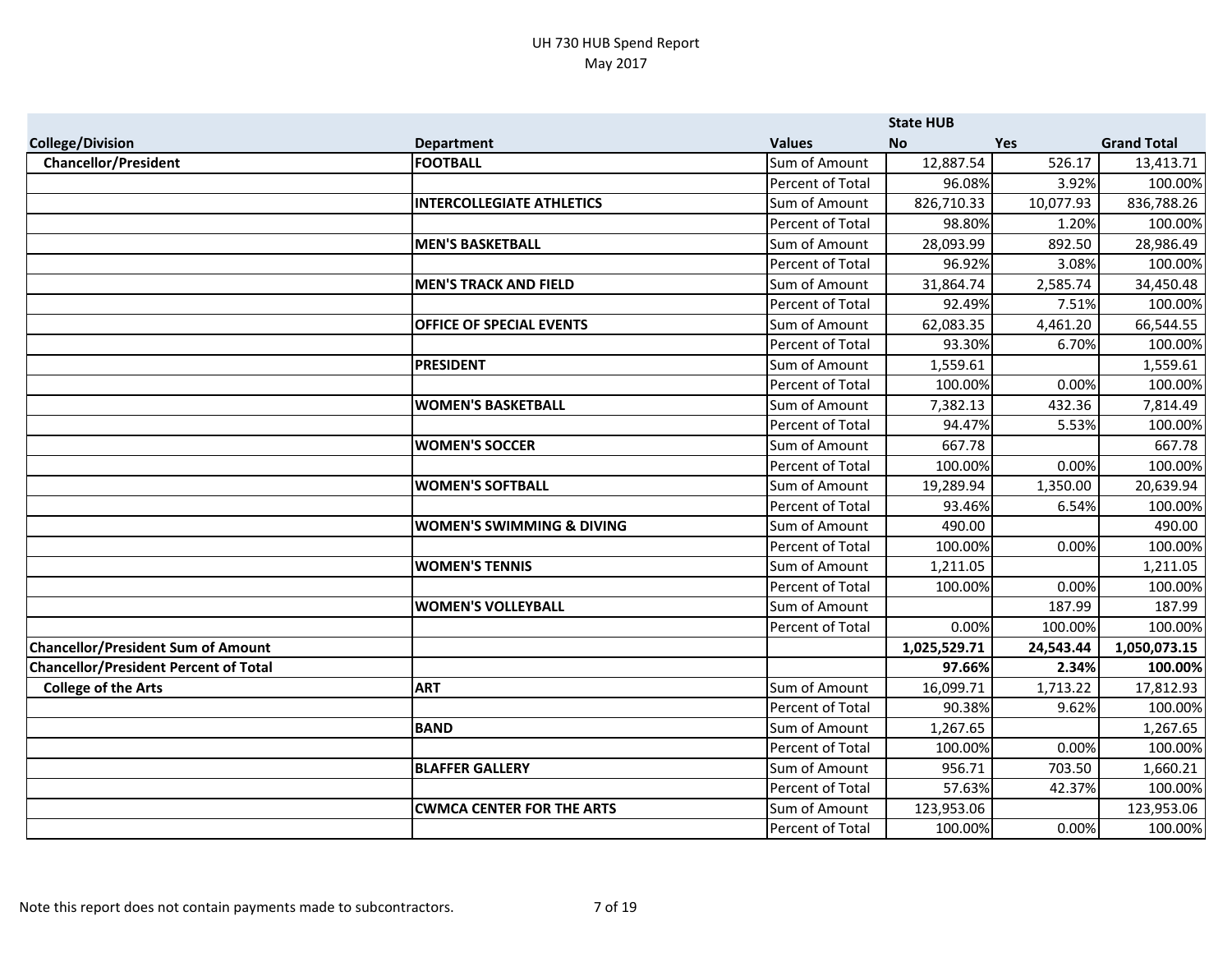|                                             |                                             |                         | <b>State HUB</b> |           |                    |
|---------------------------------------------|---------------------------------------------|-------------------------|------------------|-----------|--------------------|
| <b>College/Division</b>                     | <b>Department</b>                           | <b>Values</b>           | <b>No</b>        | Yes       | <b>Grand Total</b> |
| <b>College of the Arts</b>                  | <b>DEAN, COLLEGE OF THE ARTS</b>            | Sum of Amount           | 5,854.93         | 81.58     | 5,936.51           |
|                                             |                                             | Percent of Total        | 98.63%           | 1.37%     | 100.00%            |
|                                             | <b>IMUSIC</b>                               | Sum of Amount           | 19,342.67        | 768.04    | 20,110.71          |
|                                             |                                             | Percent of Total        | 96.18%           | 3.82%     | 100.00%            |
|                                             | <b>THEATER</b>                              | Sum of Amount           | 6,090.27         | 247.87    | 6,338.14           |
|                                             |                                             | Percent of Total        | 96.09%           | 3.91%     | 100.00%            |
| <b>College of the Arts Sum of Amount</b>    |                                             |                         | 173,565.00       | 3,514.21  | 177,079.21         |
| <b>College of the Arts Percent of Total</b> |                                             |                         | 98.02%           | 1.98%     | 100.00%            |
| <b>Education</b>                            | <b>ASIAN AMERICAN STUDIES</b>               | Sum of Amount           | 4,420.74         |           | 4,420.74           |
|                                             |                                             | <b>Percent of Total</b> | 100.00%          | 0.00%     | 100.00%            |
|                                             | <b>CENTER FOR INFO TECH IN EDUCATION</b>    | Sum of Amount           | 5,430.05         | 111.68    | 5,541.73           |
|                                             |                                             | Percent of Total        | 97.98%           | 2.02%     | 100.00%            |
|                                             | <b>CHARTER SCHOOL</b>                       | Sum of Amount           | 3,375.49         | 10,159.82 | 13,535.31          |
|                                             |                                             | Percent of Total        | 24.94%           | 75.06%    | 100.00%            |
|                                             | <b>CONSISTENCY MGMT &amp; COOP DISCIP</b>   | Sum of Amount           | 2,291.93         | 1,934.07  | 4,226.00           |
|                                             |                                             | Percent of Total        | 54.23%           | 45.77%    | 100.00%            |
|                                             | <b>CURRICULUM AND INSTRUCTION</b>           | Sum of Amount           | 29,961.56        | 865.45    | 30,827.01          |
|                                             |                                             | Percent of Total        | 97.19%           | 2.81%     | 100.00%            |
|                                             | <b>DEAN, EDUCATION</b>                      | Sum of Amount           | 44,678.42        | 2,511.98  | 47,190.40          |
|                                             |                                             | Percent of Total        | 94.68%           | 5.32%     | 100.00%            |
|                                             | <b>ED LEADERSHIP &amp; POLICY STUDIES</b>   | Sum of Amount           | 4,908.60         | 3,378.56  | 8,287.16           |
|                                             |                                             | Percent of Total        | 59.23%           | 40.77%    | 100.00%            |
|                                             | <b>EDUC EFFECTIVENESS &amp; OUTREACH</b>    | Sum of Amount           | 500.55           |           | 500.55             |
|                                             |                                             | Percent of Total        | 100.00%          | 0.00%     | 100.00%            |
|                                             | <b>PSYCH, HEALTH &amp; LEARNING SCIENCE</b> | Sum of Amount           | 2,226.75         | 4,474.48  | 6,701.23           |
|                                             |                                             | Percent of Total        | 33.23%           | 66.77%    | 100.00%            |
| <b>Education Sum of Amount</b>              |                                             |                         | 97,794.09        | 23,436.04 | 121,230.13         |
| <b>Education Percent of Total</b>           |                                             |                         | 80.67%           | 19.33%    | 100.00%            |
| <b>Engineering</b>                          | <b>BIOMEDICAL ENGINEERING</b>               | Sum of Amount           | 268,808.95       | 3,121.92  | 271,930.87         |
|                                             |                                             | Percent of Total        | 98.85%           | 1.15%     | 100.00%            |
|                                             | <b>CHEMICAL ENGINEERING</b>                 | Sum of Amount           | 86,292.79        | 2,596.56  | 88,889.35          |
|                                             |                                             | Percent of Total        | 97.08%           | 2.92%     | 100.00%            |
|                                             | <b>CIVIL ENGINEERING</b>                    | Sum of Amount           | 67,293.97        | 2,259.75  | 69,553.72          |
|                                             |                                             | Percent of Total        | 96.75%           | 3.25%     | 100.00%            |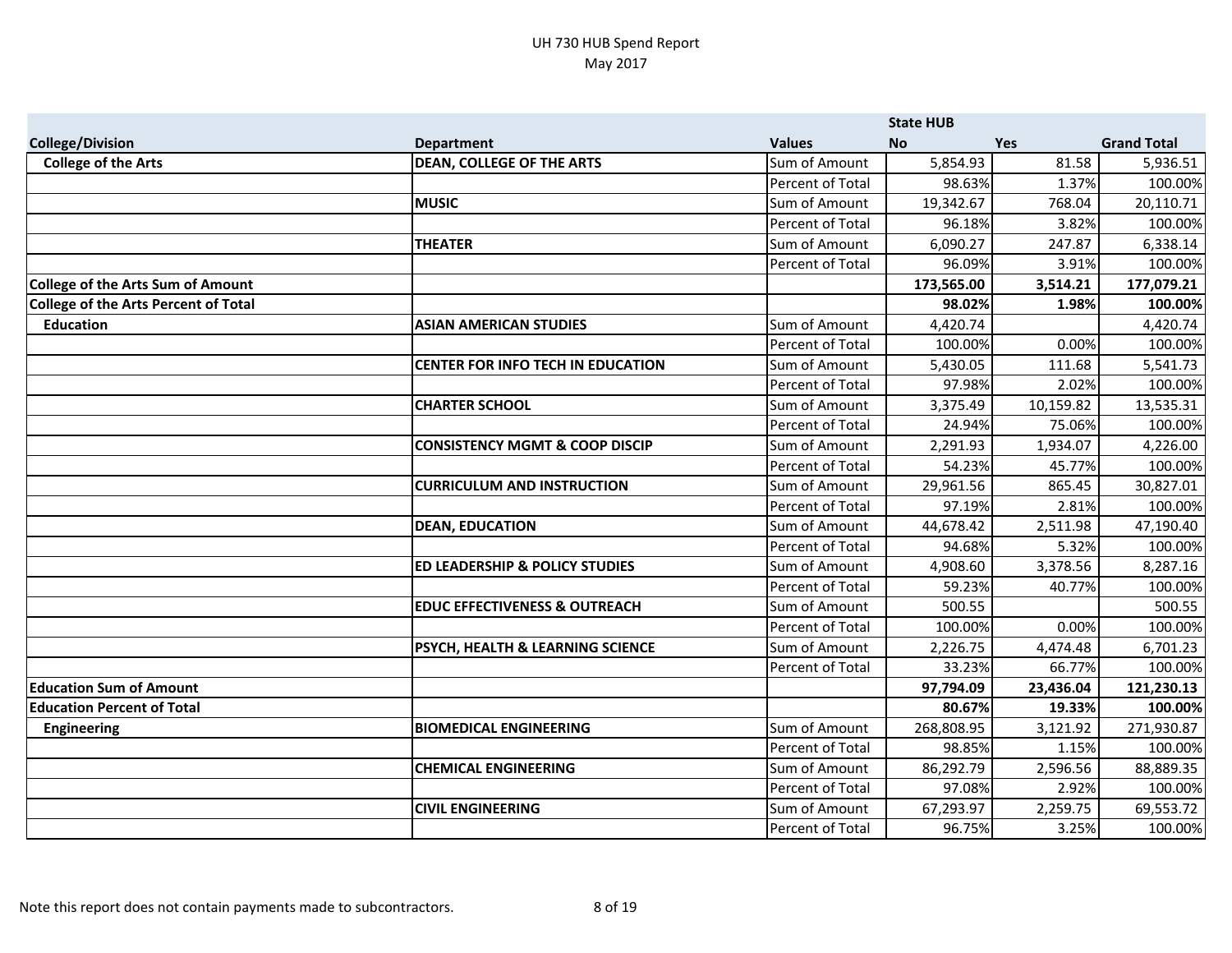|                                        |                                            |                         | <b>State HUB</b> |           |                    |
|----------------------------------------|--------------------------------------------|-------------------------|------------------|-----------|--------------------|
| <b>College/Division</b>                | <b>Department</b>                          | <b>Values</b>           | <b>No</b>        | Yes       | <b>Grand Total</b> |
| <b>Engineering</b>                     | <b>COMPOSITE ENGR APPLICATIONS CT</b>      | Sum of Amount           | 136.85           |           | 136.85             |
|                                        |                                            | Percent of Total        | 100.00%          | 0.00%     | 100.00%            |
|                                        | <b>CTR FOR INNOVATIVE GROUTING</b>         | Sum of Amount           | 540.96           |           | 540.96             |
|                                        |                                            | Percent of Total        | 100.00%          | 0.00%     | 100.00%            |
|                                        | <b>DEAN, ENGINEERING</b>                   | Sum of Amount           | 192,684.79       | 12,153.71 | 204,838.50         |
|                                        |                                            | Percent of Total        | 94.07%           | 5.93%     | 100.00%            |
|                                        | <b>ELECTRICAL ENGINEERING</b>              | Sum of Amount           | 62,809.71        | 23,074.38 | 85,884.09          |
|                                        |                                            | Percent of Total        | 73.13%           | 26.87%    | 100.00%            |
|                                        | <b>ENGINEERING SERVICES</b>                | Sum of Amount           | 17,100.38        | 1,177.86  | 18,278.24          |
|                                        |                                            | Percent of Total        | 93.56%           | 6.44%     | 100.00%            |
|                                        | <b>INDUSTRIAL ENGINEERING</b>              | Sum of Amount           | 2,895.79         |           | 2,895.79           |
|                                        |                                            | <b>Percent of Total</b> | 100.00%          | 0.00%     | 100.00%            |
|                                        | <b>INTEGRATED BIO &amp; NANO SYSTEM</b>    | Sum of Amount           | 4,389.28         | 2.02      | 4,391.30           |
|                                        |                                            | Percent of Total        | 99.95%           | 0.05%     | 100.00%            |
|                                        | <b>MECHANICAL ENGINEERING</b>              | Sum of Amount           | 92,873.66        | 1,681.88  | 94,555.54          |
|                                        |                                            | Percent of Total        | 98.22%           | 1.78%     | 100.00%            |
|                                        | <b>NATL CTR FOR AIRBORNE LASER MAPPING</b> | Sum of Amount           | 13,781.87        |           | 13,781.87          |
|                                        |                                            | Percent of Total        | 100.00%          | 0.00%     | 100.00%            |
|                                        | PETROLEUM ENGINEERING                      | Sum of Amount           | 235,636.66       | 17,531.60 | 253,168.26         |
|                                        |                                            | Percent of Total        | 93.08%           | 6.92%     | 100.00%            |
|                                        | TX HURRICANE CTR INVT TECH                 | Sum of Amount           | 224.53           |           | 224.53             |
|                                        |                                            | Percent of Total        | 100.00%          | 0.00%     | 100.00%            |
| <b>Engineering Sum of Amount</b>       |                                            |                         | 1,045,470.19     | 63,599.68 | 1,109,069.87       |
| <b>Engineering Percent of Total</b>    |                                            |                         | 94.27%           | 5.73%     | 100.00%            |
| <b>Graduate College of Social Work</b> | <b>ADMISSIONS-GCSW</b>                     | Sum of Amount           | 2,517.83         | 161.28    | 2,679.11           |
|                                        |                                            | Percent of Total        | 93.98%           | 6.02%     | 100.00%            |
|                                        | ALUMNI, CAREER & DEVELOPMENT               | Sum of Amount           | 997.76           | 550.07    | 1,547.83           |
|                                        |                                            | <b>Percent of Total</b> | 64.46%           | 35.54%    | 100.00%            |
|                                        | <b>AMERICAN HUMANICS</b>                   | Sum of Amount           | 402.24           | 21.99     | 424.23             |
|                                        |                                            | Percent of Total        | 94.82%           | 5.18%     | 100.00%            |
|                                        | <b>CHILD &amp; FAMILY CENTER</b>           | Sum of Amount           | 1,367.19         | 1,584.33  | 2,951.52           |
|                                        |                                            | Percent of Total        | 46.32%           | 53.68%    | 100.00%            |
|                                        | <b>CTR DRUG &amp; SOCIAL POLICY RESRC</b>  | Sum of Amount           |                  | 534.36    | 534.36             |
|                                        |                                            | Percent of Total        | 0.00%            | 100.00%   | 100.00%            |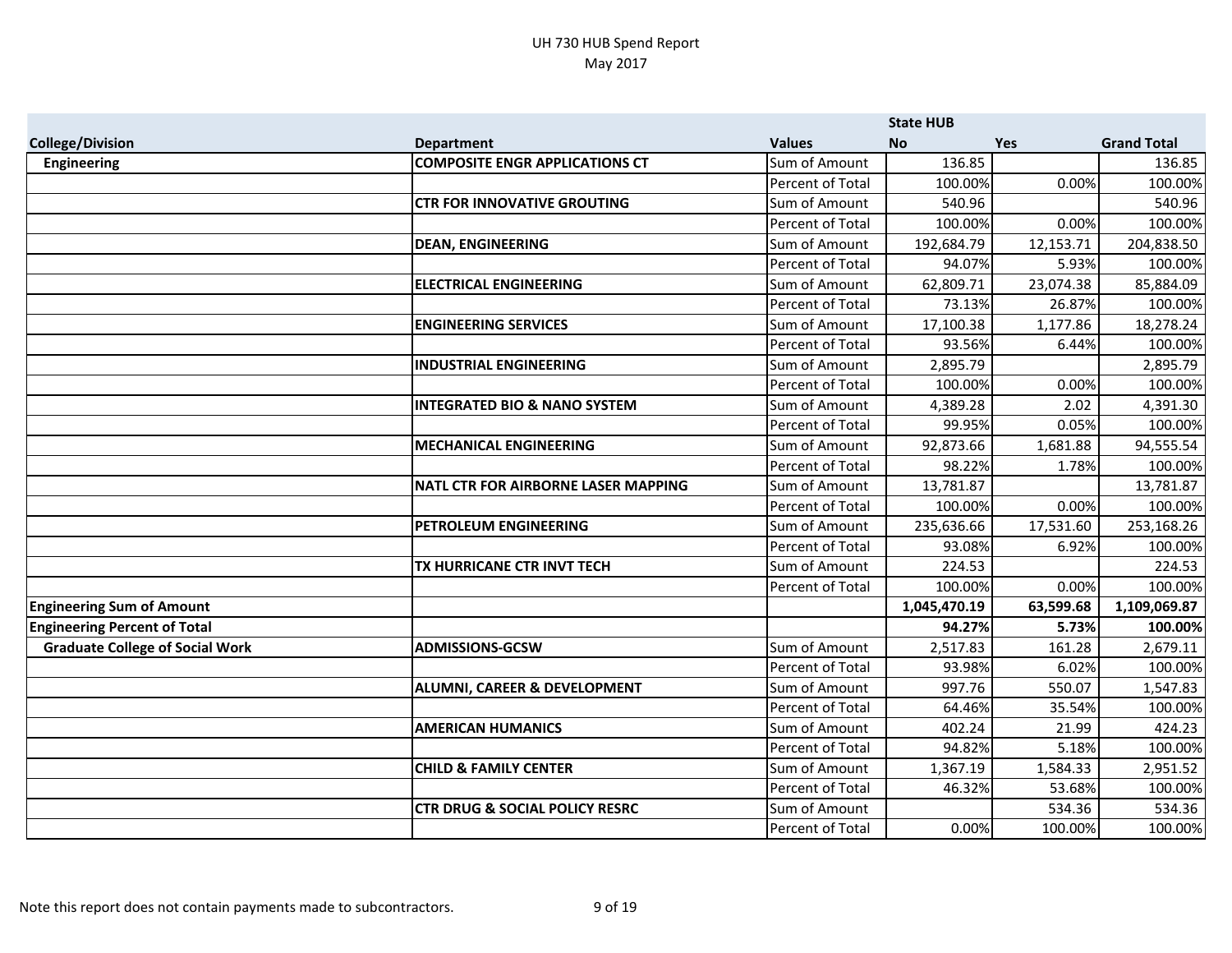|                                                         |                                           |                  | <b>State HUB</b> |           |                    |
|---------------------------------------------------------|-------------------------------------------|------------------|------------------|-----------|--------------------|
| <b>College/Division</b>                                 | <b>Department</b>                         | <b>Values</b>    | <b>No</b>        | Yes       | <b>Grand Total</b> |
| <b>Graduate College of Social Work</b>                  | <b>CTR FOR HEALTH EQUITY &amp; EVAL</b>   | Sum of Amount    | 88.80            | 60.00     | 148.80             |
|                                                         |                                           | Percent of Total | 59.68%           | 40.32%    | 100.00%            |
|                                                         | <b>DEAN, SOCIAL WORK</b>                  | Sum of Amount    | 23,473.20        | 1,860.38  | 25,333.58          |
|                                                         |                                           | Percent of Total | 92.66%           | 7.34%     | 100.00%            |
|                                                         | <b>DEVELOPMENT-GCSW</b>                   | Sum of Amount    |                  | 15.09     | 15.09              |
|                                                         |                                           | Percent of Total | 0.00%            | 100.00%   | 100.00%            |
|                                                         | <b>FIELD OFFICE</b>                       | Sum of Amount    |                  | 222.86    | 222.86             |
|                                                         |                                           | Percent of Total | 0.00%            | 100.00%   | 100.00%            |
|                                                         | <b>GCSW INFORMATION TECHNOLOGY</b>        | Sum of Amount    | 750.15           | 3,773.11  | 4,523.26           |
|                                                         |                                           | Percent of Total | 16.58%           | 83.42%    | 100.00%            |
|                                                         | <b>GCSW STUDENT SERVICES</b>              | Sum of Amount    |                  | 145.71    | 145.71             |
|                                                         |                                           | Percent of Total | 0.00%            | 100.00%   | 100.00%            |
|                                                         | <b>INACTIVE-JODY WILLIAMS CENTER</b>      | Sum of Amount    |                  | 20.99     | 20.99              |
|                                                         |                                           | Percent of Total | 0.00%            | 100.00%   | 100.00%            |
|                                                         | <b>PHD PROGRAM</b>                        | Sum of Amount    |                  | (246.69)  | (246.69)           |
|                                                         |                                           | Percent of Total | 0.00%            | 100.00%   | 100.00%            |
| <b>Graduate College of Social Work Sum of Amount</b>    |                                           |                  | 29,597.17        | 8,703.48  | 38,300.65          |
| <b>Graduate College of Social Work Percent of Total</b> |                                           |                  | 77.28%           | 22.72%    | 100.00%            |
| <b>Honors College</b>                                   | <b>DEAN, HONORS COLLEGE</b>               | Sum of Amount    | 13,125.09        | 1,881.67  | 15,006.76          |
|                                                         |                                           | Percent of Total | 87.46%           | 12.54%    | 100.00%            |
|                                                         | <b>OFFICE OF UNDERGRADUATE RESEARCH</b>   | Sum of Amount    | 129.29           | 122.68    | 251.97             |
|                                                         |                                           | Percent of Total | 51.31%           | 48.69%    | 100.00%            |
| Honors College Sum of Amount                            |                                           |                  | 13,254.38        | 2,004.35  | 15,258.73          |
| Honors College Percent of Total                         |                                           |                  | 86.86%           | 13.14%    | 100.00%            |
| <b>Hotel and Restaurant Management</b>                  | <b>DEAN, HOTEL &amp; RESTAURANT MANAG</b> | Sum of Amount    | 17,090.04        | 1,292.19  | 18,382.23          |
|                                                         |                                           | Percent of Total | 92.97%           | 7.03%     | 100.00%            |
|                                                         | <b>HOTEL AND RESTAURANT MANAGEMENT</b>    | Sum of Amount    | 77,934.46        | 9,026.69  | 86,961.15          |
|                                                         |                                           | Percent of Total | 89.62%           | 10.38%    | 100.00%            |
| <b>Hotel and Restaurant Management Sum of Amount</b>    |                                           |                  | 95,024.50        | 10,318.88 | 105,343.38         |
| Hotel and Restaurant Management Percent of Total        |                                           |                  | 90.20%           | 9.80%     | 100.00%            |
| <b>Law Center</b>                                       | <b>ALUMNI RELATIONS, LAW</b>              | Sum of Amount    |                  | 1,033.98  | 1,033.98           |
|                                                         |                                           | Percent of Total | 0.00%            | 100.00%   | 100.00%            |
|                                                         | <b>ASSOCIATE DEAN, LAW</b>                | Sum of Amount    | 28.28            | 2,528.98  | 2,557.26           |
|                                                         |                                           | Percent of Total | 1.11%            | 98.89%    | 100.00%            |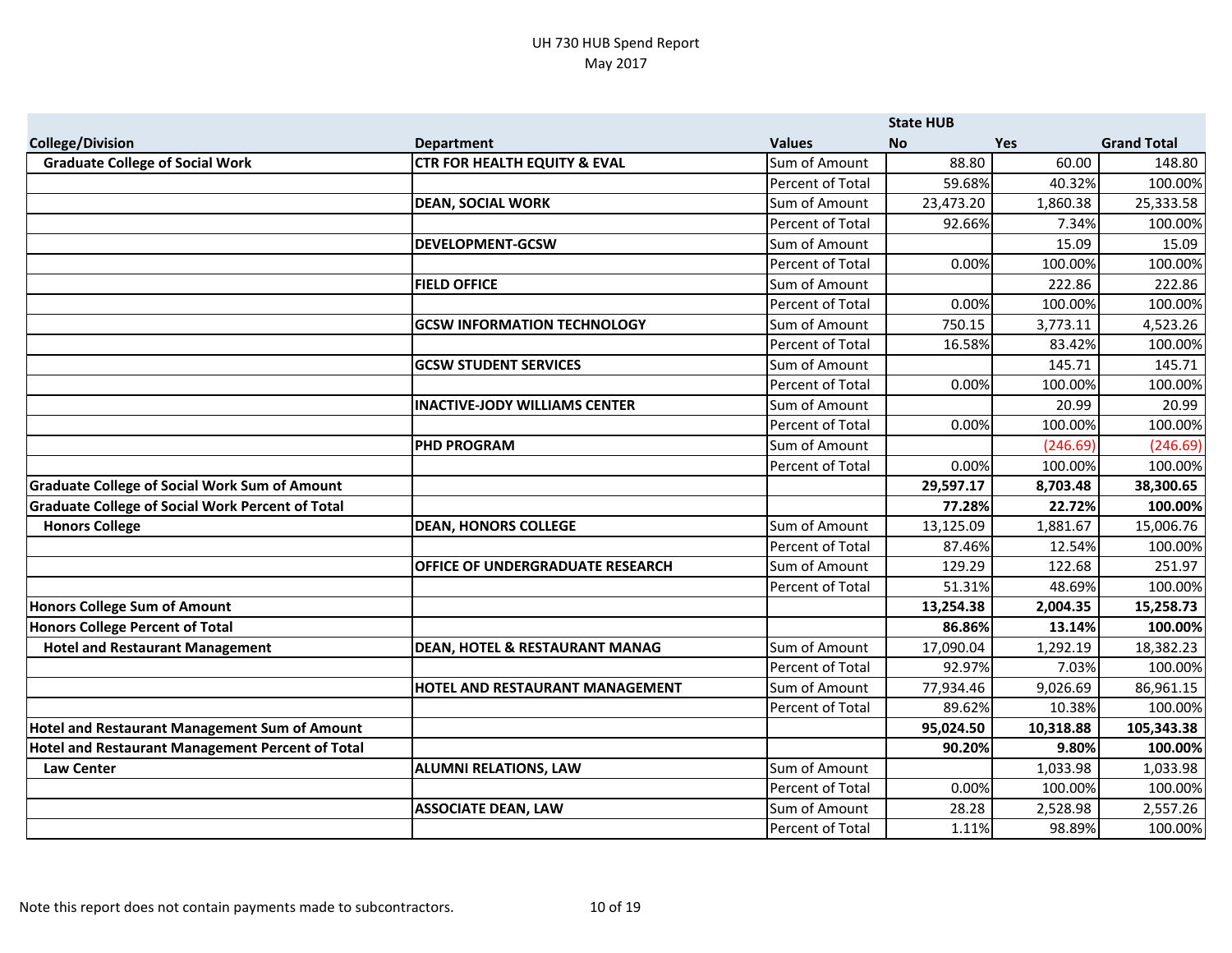|                         |                                                |                  | <b>State HUB</b> |            |                    |
|-------------------------|------------------------------------------------|------------------|------------------|------------|--------------------|
| <b>College/Division</b> | <b>Department</b>                              | <b>Values</b>    | <b>No</b>        | <b>Yes</b> | <b>Grand Total</b> |
| <b>Law Center</b>       | <b>BLAKELEY INSTITUTE</b>                      | Sum of Amount    | 1,040.78         | 77.41      | 1,118.19           |
|                         |                                                | Percent of Total | 93.08%           | 6.92%      | 100.00%            |
|                         | <b>BUSINESS SERVICES, LAW</b>                  | Sum of Amount    | 8,049.63         | 5,119.36   | 13,168.99          |
|                         |                                                | Percent of Total | 61.13%           | 38.87%     | 100.00%            |
|                         | <b>CAREER SERVICES, LAW</b>                    | Sum of Amount    | 1,712.91         | 1,535.35   | 3,248.26           |
|                         |                                                | Percent of Total | 52.73%           | 47.27%     | 100.00%            |
|                         | <b>DEAN, LAW</b>                               | Sum of Amount    | 1,031.96         | 1,198.76   | 2,230.72           |
|                         |                                                | Percent of Total | 46.26%           | 53.74%     | 100.00%            |
|                         | <b>FACILITIES, LAW</b>                         | Sum of Amount    | 3,975.00         | 2,099.22   | 6,074.22           |
|                         |                                                | Percent of Total | 65.44%           | 34.56%     | 100.00%            |
|                         | <b>FACULTY SUPPORT LAW</b>                     | Sum of Amount    | 1,374.91         | 805.46     | 2,180.37           |
|                         |                                                | Percent of Total | 63.06%           | 36.94%     | 100.00%            |
|                         | <b>HEALTH LAW &amp; POLICY INSTITUTE</b>       | Sum of Amount    | 5.70             | 1,208.57   | 1,214.27           |
|                         |                                                | Percent of Total | 0.47%            | 99.53%     | 100.00%            |
|                         | <b>INNOCENCE PROGRAM</b>                       | Sum of Amount    | 153.84           | 32.82      | 186.66             |
|                         |                                                | Percent of Total | 82.42%           | 17.58%     | 100.00%            |
|                         | <b>INST OF HIGHER EDU &amp; GOVERNANCE LAW</b> | Sum of Amount    | 19.81            |            | 19.81              |
|                         |                                                | Percent of Total | 100.00%          | 0.00%      | 100.00%            |
|                         | <b>LAW</b>                                     | Sum of Amount    | 1,868.00         |            | 1,868.00           |
|                         |                                                | Percent of Total | 100.00%          | 0.00%      | 100.00%            |
|                         | <b>LAW FOUNDATION</b>                          | Sum of Amount    | 200.12           |            | 200.12             |
|                         |                                                | Percent of Total | 100.00%          | 0.00%      | 100.00%            |
|                         | <b>LAW INFORMATION TECHNOLOGY</b>              | Sum of Amount    | 7,682.99         | 365.12     | 8,048.11           |
|                         |                                                | Percent of Total | 95.46%           | 4.54%      | 100.00%            |
|                         | <b>LAW LIBRARY</b>                             | Sum of Amount    | 3,282.24         | 1,371.65   | 4,653.89           |
|                         |                                                | Percent of Total | 70.53%           | 29.47%     | 100.00%            |
|                         | <b>LEGAL AID CLINIC, LAW</b>                   | Sum of Amount    | 581.94           | 102.68     | 684.62             |
|                         |                                                | Percent of Total | 85.00%           | 15.00%     | 100.00%            |
|                         | LEGAL RESEARCH & WRITING, LAW                  | Sum of Amount    | 2,341.35         | 1,515.03   | 3,856.38           |
|                         |                                                | Percent of Total | 60.71%           | 39.29%     | 100.00%            |
|                         | PUBLIC RELS & MARKETING, LAW                   | Sum of Amount    | 10,204.00        |            | 10,204.00          |
|                         |                                                | Percent of Total | 100.00%          | 0.00%      | 100.00%            |
|                         | <b>STUDENT ORGANIZATION, LAW</b>               | Sum of Amount    | 1,797.78         |            | 1,797.78           |
|                         |                                                | Percent of Total | 100.00%          | 0.00%      | 100.00%            |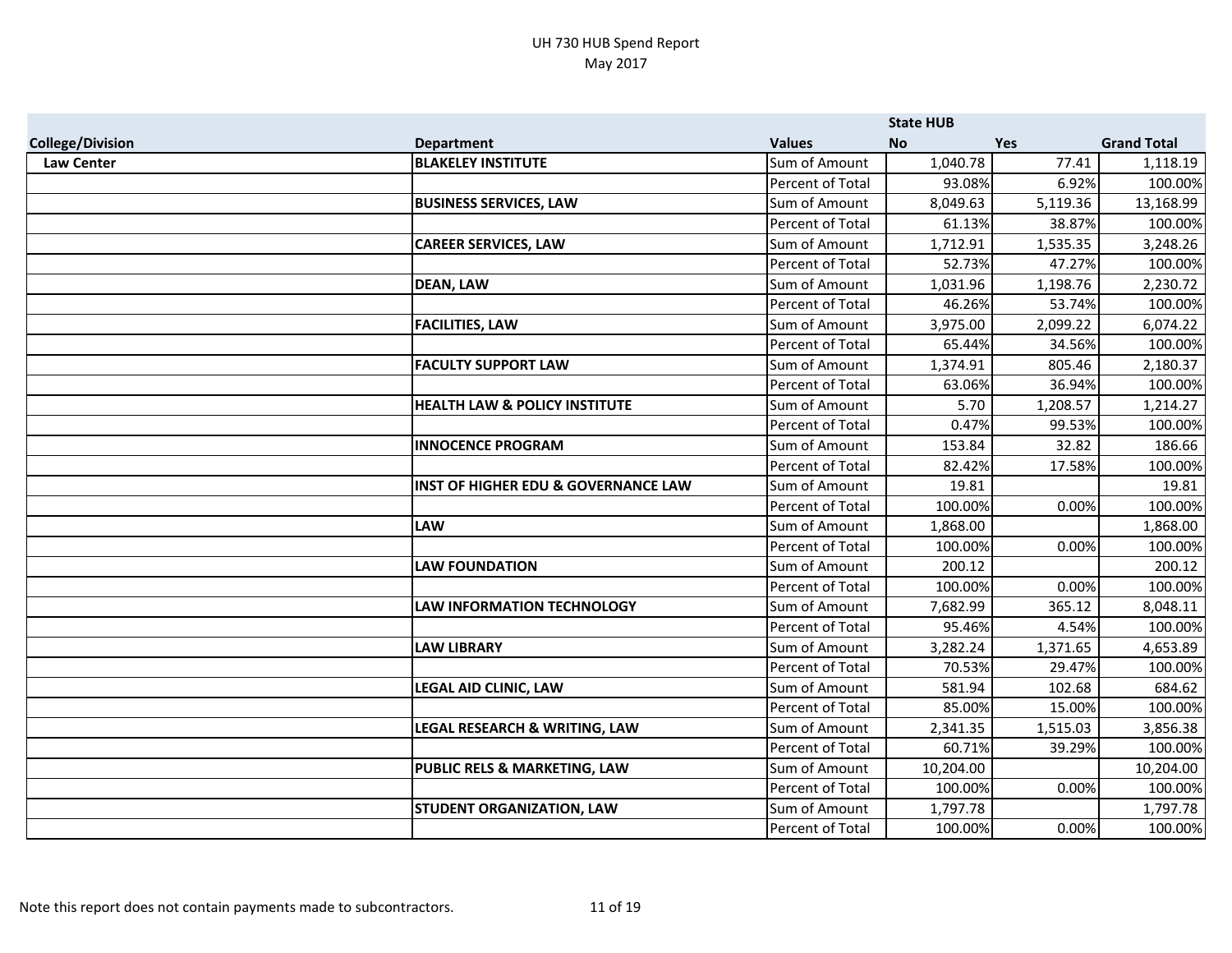|                                         |                                         |                         | <b>State HUB</b> |           |                    |
|-----------------------------------------|-----------------------------------------|-------------------------|------------------|-----------|--------------------|
| <b>College/Division</b>                 | <b>Department</b>                       | <b>Values</b>           | <b>No</b>        | Yes       | <b>Grand Total</b> |
| <b>Law Center</b>                       | <b>STUDENT SERVICES, LAW</b>            | Sum of Amount           | 29,022.71        | 8,866.95  | 37,889.66          |
|                                         |                                         | Percent of Total        | 76.60%           | 23.40%    | 100.00%            |
| Law Center Sum of Amount                |                                         |                         | 74,373.95        | 27,861.34 | 102,235.29         |
| <b>Law Center Percent of Total</b>      |                                         |                         | 72.75%           | 27.25%    | 100.00%            |
| <b>Liberal Arts and Social Sciences</b> | <b>AEROSPACE STUDIES</b>                | Sum of Amount           | 571.47           |           | 571.47             |
|                                         |                                         | Percent of Total        | 100.00%          | 0.00%     | 100.00%            |
|                                         | <b>AFRICAN-AMERICAN STUDIES</b>         | Sum of Amount           | 6,630.31         | 126.54    | 6,756.85           |
|                                         |                                         | <b>Percent of Total</b> | 98.13%           | 1.87%     | 100.00%            |
|                                         | <b>ARTE PUBLICO</b>                     | Sum of Amount           | 44,722.41        | 154.93    | 44,877.34          |
|                                         |                                         | <b>Percent of Total</b> | 99.65%           | 0.35%     | 100.00%            |
|                                         | <b>CENTER FOR PUBLIC HISTORY</b>        | Sum of Amount           | 65.48            |           | 65.48              |
|                                         |                                         | Percent of Total        | 100.00%          | 0.00%     | 100.00%            |
|                                         | <b>COMMUNICATION</b>                    | Sum of Amount           | 10,614.29        | 4,776.22  | 15,390.51          |
|                                         |                                         | Percent of Total        | 68.97%           | 31.03%    | 100.00%            |
|                                         | <b>COMMUNICATIONS DISORDERS</b>         | Sum of Amount           | 5,820.01         | 368.26    | 6,188.27           |
|                                         |                                         | <b>Percent of Total</b> | 94.05%           | 5.95%     | 100.00%            |
|                                         | <b>COMPARATIVE CULTURAL STUDIES</b>     | Sum of Amount           | 10,120.03        | 911.95    | 11,031.98          |
|                                         |                                         | Percent of Total        | 91.73%           | 8.27%     | 100.00%            |
|                                         | <b>DEAN, LIBERAL ARTS &amp; SOC SCI</b> | Sum of Amount           | 21,129.40        | 2,440.41  | 23,569.81          |
|                                         |                                         | Percent of Total        | 89.65%           | 10.35%    | 100.00%            |
|                                         | <b>ECONOMICS</b>                        | Sum of Amount           | 4,737.43         | 414.10    | 5,151.53           |
|                                         |                                         | <b>Percent of Total</b> | 91.96%           | 8.04%     | 100.00%            |
|                                         | <b>ENGLISH</b>                          | Sum of Amount           | 17,130.74        | 3,155.40  | 20,286.14          |
|                                         |                                         | <b>Percent of Total</b> | 84.45%           | 15.55%    | 100.00%            |
|                                         | <b>HEALTH AND HUMAN PERFORMANCE</b>     | Sum of Amount           | 105,787.38       | 544.47    | 106,331.85         |
|                                         |                                         | Percent of Total        | 99.49%           | 0.51%     | 100.00%            |
|                                         | <b>HISPANIC STUDIES</b>                 | Sum of Amount           | 3,386.50         | 667.92    | 4,054.42           |
|                                         |                                         | Percent of Total        | 83.53%           | 16.47%    | 100.00%            |
|                                         | <b>HISTORY</b>                          | Sum of Amount           | 1,069.14         | 1,429.35  | 2,498.49           |
|                                         |                                         | <b>Percent of Total</b> | 42.79%           | 57.21%    | 100.00%            |
|                                         | <b>HOBBY CENTER FOR PUBLIC POLICY</b>   | Sum of Amount           | 31,058.71        | 546.71    | 31,605.42          |
|                                         |                                         | Percent of Total        | 98.27%           | 1.73%     | 100.00%            |
|                                         | <b>MEXICAN-AMERICAN STUDIES</b>         | Sum of Amount           | 2,547.13         | 1,268.42  | 3,815.55           |
|                                         |                                         | Percent of Total        | 66.76%           | 33.24%    | 100.00%            |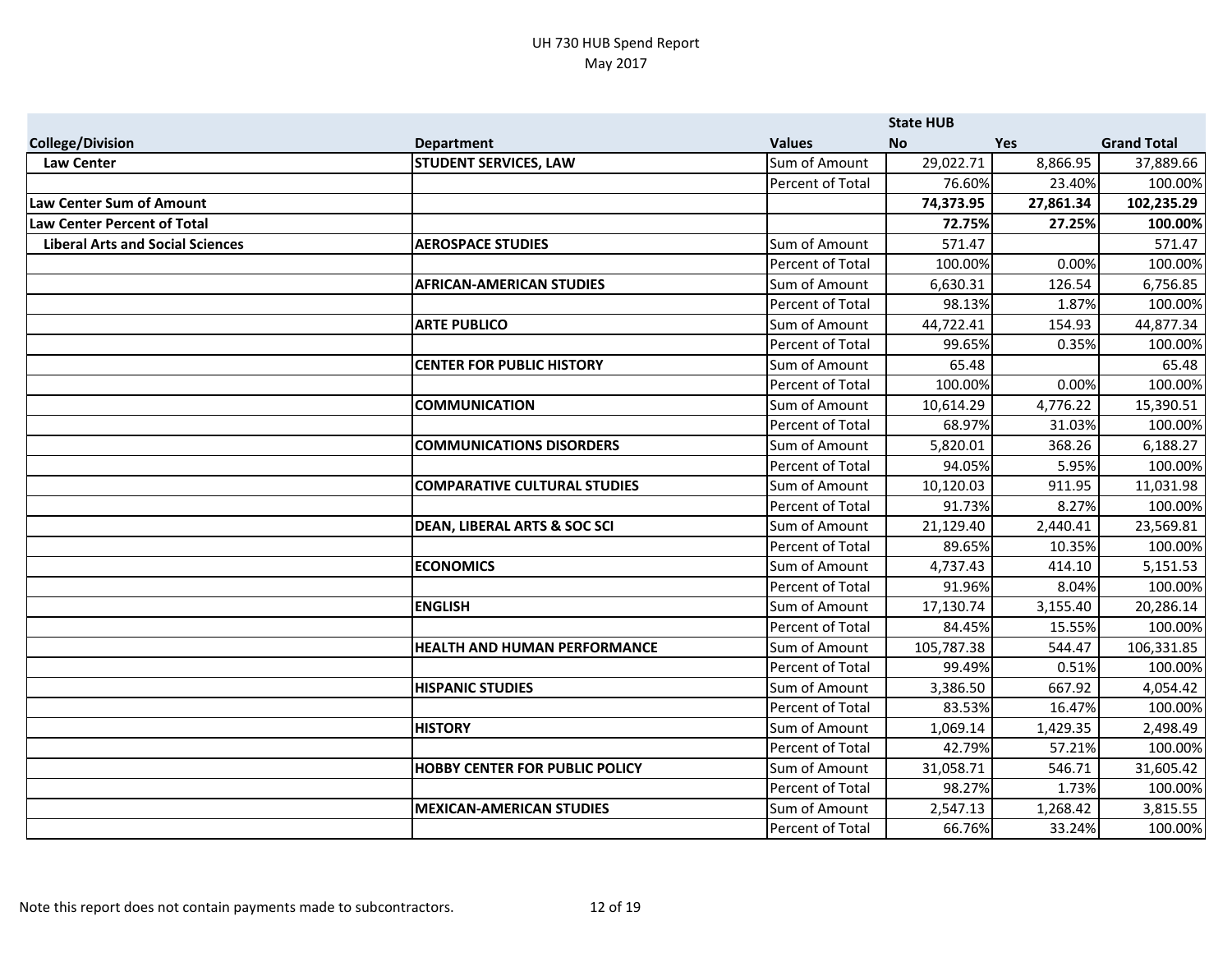|                                                          |                                                       |                         | <b>State HUB</b> |            |                    |
|----------------------------------------------------------|-------------------------------------------------------|-------------------------|------------------|------------|--------------------|
| <b>College/Division</b>                                  | <b>Department</b>                                     | <b>Values</b>           | <b>No</b>        | <b>Yes</b> | <b>Grand Total</b> |
| <b>Liberal Arts and Social Sciences</b>                  | <b>MILITARY SCIENCE</b>                               | Sum of Amount           | 1,572.11         | 62.26      | 1,634.37           |
|                                                          |                                                       | Percent of Total        | 96.19%           | 3.81%      | 100.00%            |
|                                                          | <b>MODERN AND CLASSICAL LANGUAGES</b>                 | Sum of Amount           | 3,848.58         | 536.75     | 4,385.33           |
|                                                          |                                                       | Percent of Total        | 87.76%           | 12.24%     | 100.00%            |
|                                                          | <b>PHILOSOPHY</b>                                     | Sum of Amount           | 80.17            |            | 80.17              |
|                                                          |                                                       | Percent of Total        | 100.00%          | 0.00%      | 100.00%            |
|                                                          | <b>POLITICAL SCIENCE</b>                              | Sum of Amount           | 27,651.89        | 6,174.41   | 33,826.30          |
|                                                          |                                                       | Percent of Total        | 81.75%           | 18.25%     | 100.00%            |
|                                                          | <b>PSYCHOLOGY</b>                                     | Sum of Amount           | 52,556.78        | 5,646.72   | 58,203.50          |
|                                                          |                                                       | Percent of Total        | 90.30%           | 9.70%      | 100.00%            |
|                                                          | PUBLIC ADMINISTRATION PROGRAM                         | Sum of Amount           | 1,120.00         |            | 1,120.00           |
|                                                          |                                                       | Percent of Total        | 100.00%          | 0.00%      | 100.00%            |
|                                                          | <b>SOCIOLOGY</b>                                      | Sum of Amount           | 5,064.82         | 8,136.58   | 13,201.40          |
|                                                          |                                                       | Percent of Total        | 38.37%           | 61.63%     | 100.00%            |
|                                                          | <b>WOMEN'S STUDIES PROGRAM</b>                        | Sum of Amount           | 1,611.60         | 173.08     | 1,784.68           |
|                                                          |                                                       | Percent of Total        | 90.30%           | 9.70%      | 100.00%            |
| <b>Liberal Arts and Social Sciences Sum of Amount</b>    |                                                       |                         | 358,896.38       | 37,534.48  | 396,430.86         |
| <b>Liberal Arts and Social Sciences Percent of Total</b> |                                                       |                         | 90.53%           | 9.47%      | 100.00%            |
| Library                                                  | <b>UNIVERSITY LIBRARIES</b>                           | Sum of Amount           | 345,766.86       | 24,050.71  | 369,817.57         |
|                                                          |                                                       | Percent of Total        | 93.50%           | 6.50%      | 100.00%            |
| <b>Library Sum of Amount</b>                             |                                                       |                         | 345,766.86       | 24,050.71  | 369,817.57         |
| <b>Library Percent of Total</b>                          |                                                       |                         | 93.50%           | 6.50%      | 100.00%            |
| <b>Natural Science and Mathematics</b>                   | <b>BIOLOGY &amp; BIOCHEMISTRY</b>                     | Sum of Amount           | 113,933.23       | 2,102.64   | 116,035.87         |
|                                                          |                                                       | Percent of Total        | 98.19%           | 1.81%      | 100.00%            |
|                                                          | <b>BIOLOGY OF BEHAVIOR INSTITUTE</b>                  | Sum of Amount           | 259.34           |            | 259.34             |
|                                                          |                                                       | <b>Percent of Total</b> | 100.00%          | 0.00%      | 100.00%            |
|                                                          | <b>CHEMISTRY</b>                                      | Sum of Amount           | 166,031.11       | 6,061.49   | 172,092.60         |
|                                                          |                                                       | Percent of Total        | 96.48%           | 3.52%      | 100.00%            |
|                                                          | <b>COMPUTER SCIENCE</b>                               | Sum of Amount           | 24,727.96        | 513.92     | 25,241.88          |
|                                                          |                                                       | Percent of Total        | 97.96%           | 2.04%      | 100.00%            |
|                                                          | <b>CTR FOR NUCLEAR RECEPTORS &amp; CELL SIGNALING</b> | Sum of Amount           | 28,524.26        | 166.64     | 28,690.90          |
|                                                          |                                                       | Percent of Total        | 99.42%           | 0.58%      | 100.00%            |
|                                                          | <b>DEAN, NATURAL SCIENCE &amp; MATHE</b>              | Sum of Amount           | 115,252.45       | 15,003.40  | 130,255.85         |
|                                                          |                                                       | Percent of Total        | 88.48%           | 11.52%     | 100.00%            |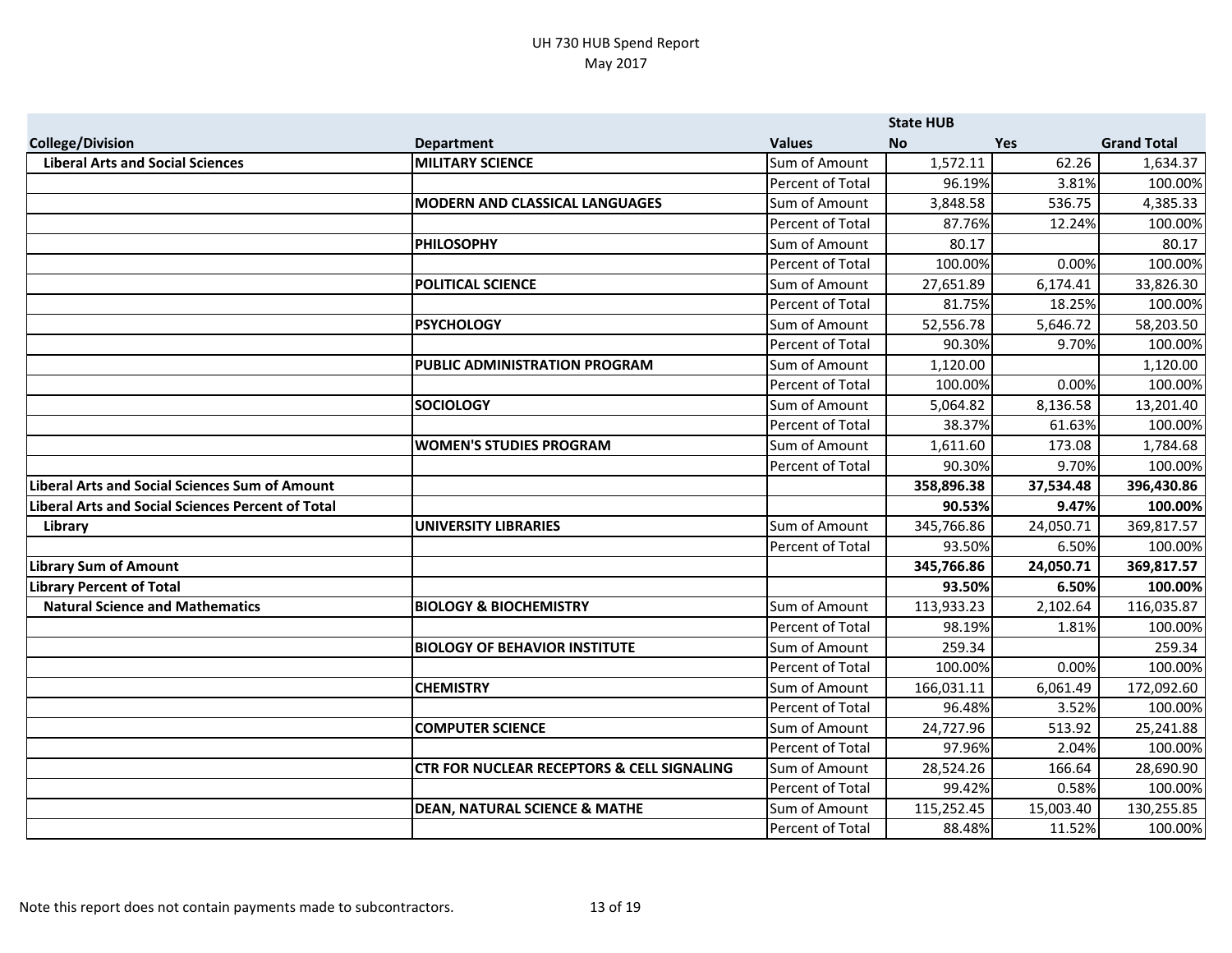|                                                      |                                               |                  | <b>State HUB</b> |            |                    |
|------------------------------------------------------|-----------------------------------------------|------------------|------------------|------------|--------------------|
| <b>College/Division</b>                              | <b>Department</b>                             | <b>Values</b>    | <b>No</b>        | <b>Yes</b> | <b>Grand Total</b> |
| <b>Natural Science and Mathematics</b>               | <b>EARTH AND ATMOSPHERIC SCIENCES</b>         | Sum of Amount    | 83,766.08        | 8,385.12   | 92,151.20          |
|                                                      |                                               | Percent of Total | 90.90%           | 9.10%      | 100.00%            |
|                                                      | <b>HOUSTON COASTAL CENTER</b>                 | Sum of Amount    | 496.53           |            | 496.53             |
|                                                      |                                               | Percent of Total | 100.00%          | 0.00%      | 100.00%            |
|                                                      | <b>MATHEMATICS</b>                            | Sum of Amount    | 11,024.28        | 3,432.96   | 14,457.24          |
|                                                      |                                               | Percent of Total | 76.25%           | 23.75%     | 100.00%            |
|                                                      | <b>PHYSICS</b>                                | Sum of Amount    | 113,528.21       | 11,318.71  | 124,846.92         |
|                                                      |                                               | Percent of Total | 90.93%           | 9.07%      | 100.00%            |
| <b>Natural Science and Mathematics Sum of Amount</b> |                                               |                  | 657,543.45       | 46,984.88  | 704,528.33         |
| Natural Science and Mathematics Percent of Total     |                                               |                  | 93.33%           | 6.67%      | 100.00%            |
| <b>Optometry</b>                                     | <b>DEAN, OPTOMETRY</b>                        | Sum of Amount    | 49,720.37        | 3,156.87   | 52,877.24          |
|                                                      |                                               | Percent of Total | 94.03%           | 5.97%      | 100.00%            |
|                                                      | <b>OPT VISION SCIENCES</b>                    | Sum of Amount    | 44,711.79        | 3,892.33   | 48,604.12          |
|                                                      |                                               | Percent of Total | 91.99%           | 8.01%      | 100.00%            |
|                                                      | <b>OPTOMETRY CLINIC</b>                       | Sum of Amount    | 314,220.75       | 15,129.93  | 329,350.68         |
|                                                      |                                               | Percent of Total | 95.41%           | 4.59%      | 100.00%            |
| <b>Optometry Sum of Amount</b>                       |                                               |                  | 408,652.91       | 22,179.13  | 430,832.04         |
| <b>Optometry Percent of Total</b>                    |                                               |                  | 94.85%           | 5.15%      | 100.00%            |
| Pharmacy                                             | <b>DEAN, PHARMACY</b>                         | Sum of Amount    | 19,075.93        | 3,773.73   | 22,849.66          |
|                                                      |                                               | Percent of Total | 83.48%           | 16.52%     | 100.00%            |
|                                                      | <b>EXPERIENTIAL PROGRAMS</b>                  | Sum of Amount    | 16,749.96        | 700.62     | 17,450.58          |
|                                                      |                                               | Percent of Total | 95.99%           | 4.01%      | 100.00%            |
|                                                      | <b>PHAR HEALTH OUTCOMES &amp; POLICY</b>      | Sum of Amount    | 669.65           | 2,211.81   | 2,881.46           |
|                                                      |                                               | Percent of Total | 23.24%           | 76.76%     | 100.00%            |
|                                                      | <b>PHARM PRACTICE &amp; TRANS RESEARCH</b>    | Sum of Amount    | 31,246.89        | 705.46     | 31,952.35          |
|                                                      |                                               | Percent of Total | 97.79%           | 2.21%      | 100.00%            |
|                                                      | PHARMACOLOGICAL & PHARMACEUTIC                | Sum of Amount    | 149,691.07       | 1,560.86   | 151,251.93         |
|                                                      |                                               | Percent of Total | 98.97%           | 1.03%      | 100.00%            |
|                                                      | <b>STUDENT SERVICES PHARMACY</b>              | Sum of Amount    | 2,345.97         | 527.42     | 2,873.39           |
|                                                      |                                               | Percent of Total | 81.64%           | 18.36%     | 100.00%            |
| <b>Pharmacy Sum of Amount</b>                        |                                               |                  | 219,779.47       | 9,479.90   | 229,259.37         |
| <b>Pharmacy Percent of Total</b>                     |                                               |                  | 95.86%           | 4.14%      | 100.00%            |
| Research                                             | <b>ADVANCED MANUFACTURING INSTITUTE (AMI)</b> | Sum of Amount    | 16,251.47        | 170.42     | 16,421.89          |
|                                                      |                                               | Percent of Total | 98.96%           | 1.04%      | 100.00%            |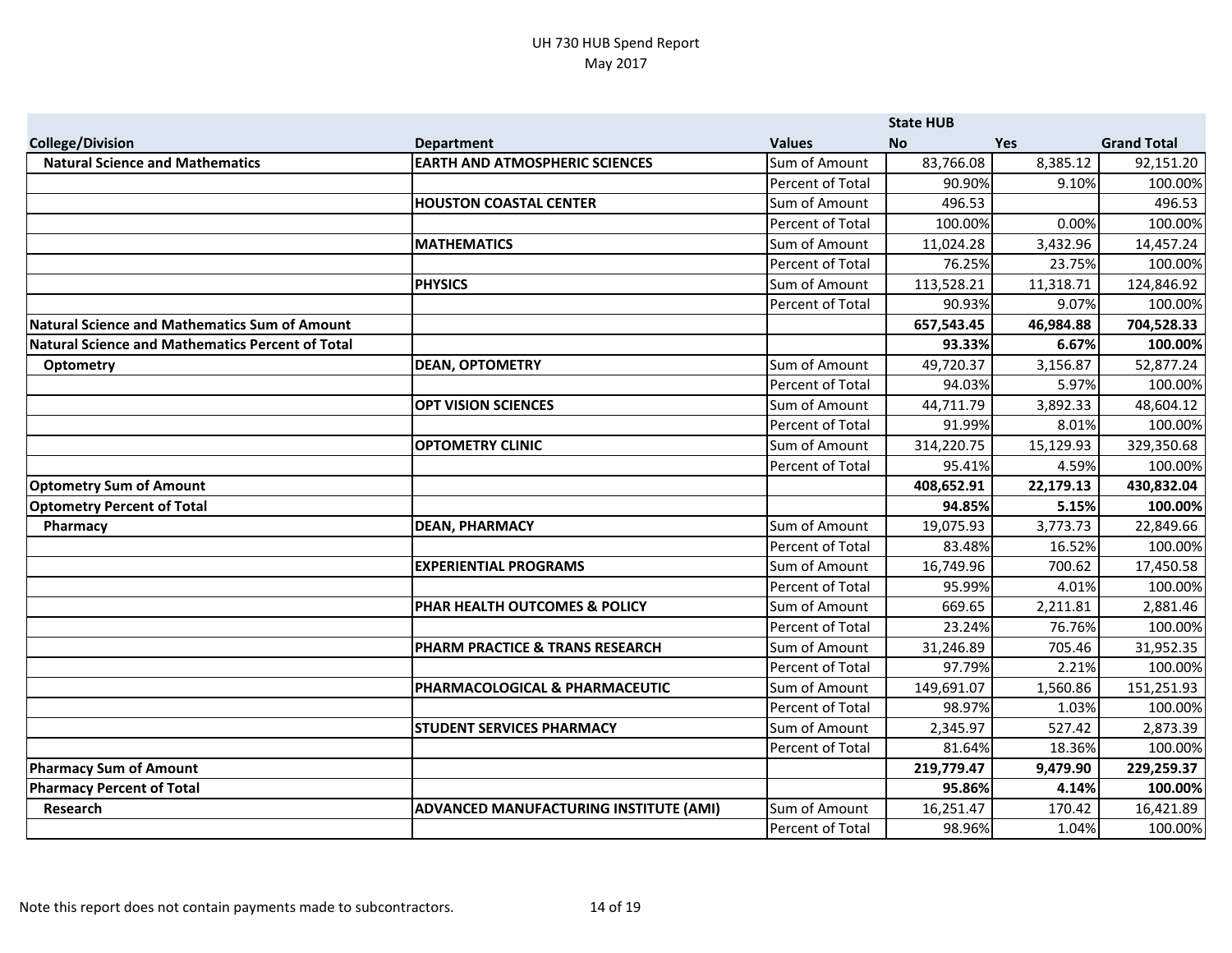|                         |                                                     |                         | <b>State HUB</b> |          |                    |
|-------------------------|-----------------------------------------------------|-------------------------|------------------|----------|--------------------|
| <b>College/Division</b> | <b>Department</b>                                   | <b>Values</b>           | <b>No</b>        | Yes      | <b>Grand Total</b> |
| <b>Research</b>         | <b>ANIMAL CARE OPERATIONS</b>                       | Sum of Amount           | 41,372.66        | 1,840.57 | 43,213.23          |
|                         |                                                     | Percent of Total        | 95.74%           | 4.26%    | 100.00%            |
|                         | <b>BUSINESS OPERATIONS &amp; IT</b>                 | Sum of Amount           | 101.63           | 3,088.89 | 3,190.52           |
|                         |                                                     | Percent of Total        | 3.19%            | 96.81%   | 100.00%            |
|                         | <b>CENTER FOR ADVANCED COMPUTING &amp; DATA SYS</b> | Sum of Amount           | 14,207.80        |          | 14,207.80          |
|                         |                                                     | Percent of Total        | 100.00%          | 0.00%    | 100.00%            |
|                         | <b>CENTER FOR ADVANCED MATERIALS</b>                | Sum of Amount           | 2,245.23         |          | 2,245.23           |
|                         |                                                     | <b>Percent of Total</b> | 100.00%          | 0.00%    | 100.00%            |
|                         | <b>CENTER FOR INDUSTRIAL PARTNERS</b>               | Sum of Amount           | 701.60           | 555.57   | 1,257.17           |
|                         |                                                     | <b>Percent of Total</b> | 55.81%           | 44.19%   | 100.00%            |
|                         | <b>DOR COMMUNICATIONS</b>                           | Sum of Amount           | 1,298.99         | 667.61   | 1,966.60           |
|                         |                                                     | Percent of Total        | 66.05%           | 33.95%   | 100.00%            |
|                         | <b>ENVIRONMENT HEALTH &amp; LIFE SAFETY</b>         | Sum of Amount           | 17,690.23        |          | 17,690.23          |
|                         |                                                     | Percent of Total        | 100.00%          | 0.00%    | 100.00%            |
|                         | <b>GRANT DEVELOPMENT</b>                            | Sum of Amount           | 1,019.52         | 219.36   | 1,238.88           |
|                         |                                                     | <b>Percent of Total</b> | 82.29%           | 17.71%   | 100.00%            |
|                         | <b>GRANTS AND CONTRACTS</b>                         | Sum of Amount           | 261.12           | 381.70   | 642.82             |
|                         |                                                     | Percent of Total        | 40.62%           | 59.38%   | 100.00%            |
|                         | <b>HEALTH RESEARCH INSTITUTE</b>                    | Sum of Amount           | 442.20           | 3,113.17 | 3,555.37           |
|                         |                                                     | Percent of Total        | 12.44%           | 87.56%   | 100.00%            |
|                         | OFFICE OF INTELLECTUAL PROPERTY MGMT                | Sum of Amount           | 181,186.29       | 37.32    | 181,223.61         |
|                         |                                                     | Percent of Total        | 99.98%           | 0.02%    | 100.00%            |
|                         | <b>RESEARCH</b>                                     | Sum of Amount           | 134,819.71       | 4,085.73 | 138,905.44         |
|                         |                                                     | Percent of Total        | 97.06%           | 2.94%    | 100.00%            |
|                         | <b>RESEARCH INVESTMENT FUND</b>                     | Sum of Amount           | 108,686.91       |          | 108,686.91         |
|                         |                                                     | Percent of Total        | 100.00%          | 0.00%    | 100.00%            |
|                         | RESEARCH POLICIES/COMPLIANCE/COMMITTEES             | Sum of Amount           | 1,985.41         | 82.48    | 2,067.89           |
|                         |                                                     | Percent of Total        | 96.01%           | 3.99%    | 100.00%            |
|                         | <b>TIMES</b>                                        | Sum of Amount           | 63,369.27        | 3,451.31 | 66,820.58          |
|                         |                                                     | Percent of Total        | 94.83%           | 5.17%    | 100.00%            |
|                         | TX CTR SUPERCONDUCTIVITY AT UH                      | Sum of Amount           | 59,689.49        | 3,166.08 | 62,855.57          |
|                         |                                                     | Percent of Total        | 94.96%           | 5.04%    | 100.00%            |
|                         | TX OBESITY RESEARCH CENTER                          | Sum of Amount           | 12,312.67        |          | 12,312.67          |
|                         |                                                     | Percent of Total        | 100.00%          | 0.00%    | 100.00%            |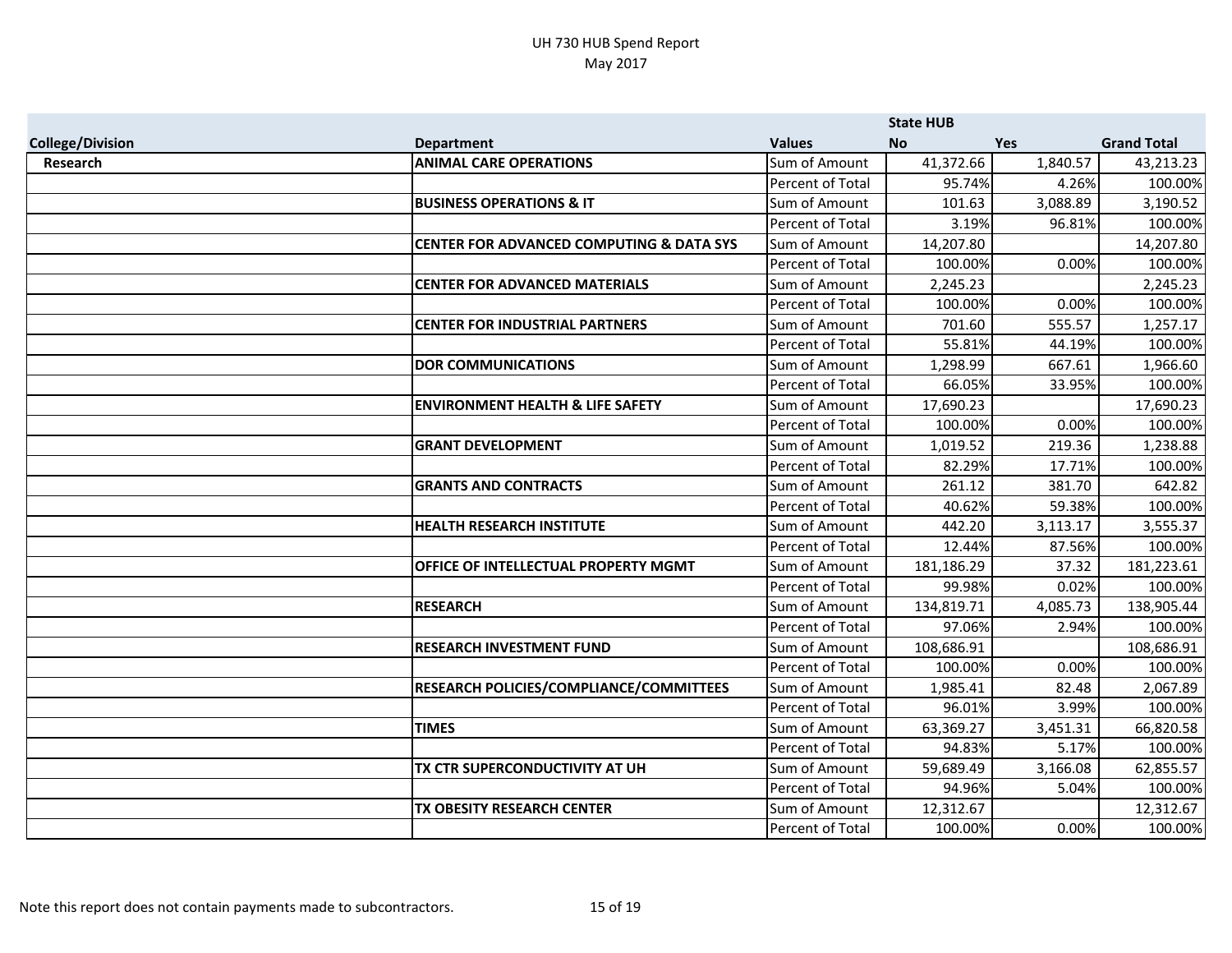|                                           |                                                  |                         | <b>State HUB</b> |           |                    |
|-------------------------------------------|--------------------------------------------------|-------------------------|------------------|-----------|--------------------|
| <b>College/Division</b>                   | <b>Department</b>                                | <b>Values</b>           | <b>No</b>        | Yes       | <b>Grand Total</b> |
| Research                                  | UH SEQUENCING CORE FACILITY                      | Sum of Amount           | 25,871.66        |           | 25,871.66          |
|                                           |                                                  | Percent of Total        | 100.00%          | 0.00%     | 100.00%            |
| <b>Research Sum of Amount</b>             |                                                  |                         | 683,513.86       | 20,860.21 | 704,374.07         |
| <b>Research Percent of Total</b>          |                                                  |                         | 97.04%           | 2.96%     | 100.00%            |
| <b>School of Nursing</b>                  | <b>DEAN, SCHOOL OF NURSING</b>                   | Sum of Amount           | 266,609.40       | 986.91    | 267,596.31         |
|                                           |                                                  | Percent of Total        | 99.63%           | 0.37%     | 100.00%            |
| <b>School of Nursing Sum of Amount</b>    |                                                  |                         | 266,609.40       | 986.91    | 267,596.31         |
| <b>School of Nursing Percent of Total</b> |                                                  |                         | 99.63%           | 0.37%     | 100.00%            |
| <b>Student Affairs</b>                    | <b>ADMISSIONS</b>                                | Sum of Amount           | 15,073.53        | 2,602.18  | 17,675.71          |
|                                           |                                                  | <b>Percent of Total</b> | 85.28%           | 14.72%    | 100.00%            |
|                                           | <b>CAMPUS RECREATION</b>                         | Sum of Amount           | 124,941.87       | 5,694.51  | 130,636.38         |
|                                           |                                                  | <b>Percent of Total</b> | 95.64%           | 4.36%     | 100.00%            |
|                                           | <b>CAMPUS SOLUTIONS SERVICES</b>                 | Sum of Amount           | 35,739.56        | 26,995.19 | 62,734.75          |
|                                           |                                                  | Percent of Total        | 56.97%           | 43.03%    | 100.00%            |
|                                           | <b>CENTER FOR DIVERSITY &amp; INCLUSION</b>      | Sum of Amount           | 2,124.53         | 3,062.32  | 5,186.85           |
|                                           |                                                  | Percent of Total        | 40.96%           | 59.04%    | 100.00%            |
|                                           | <b>CENTER FOR FRATERNITY &amp; SORORITY LIFE</b> | Sum of Amount           | 511.24           | 2,287.56  | 2,798.80           |
|                                           |                                                  | Percent of Total        | 18.27%           | 81.73%    | 100.00%            |
|                                           | <b>CENTER FOR STUDENT INVOLVEMENT</b>            | Sum of Amount           | 8,365.72         | 1,066.34  | 9,432.06           |
|                                           |                                                  | Percent of Total        | 88.69%           | 11.31%    | 100.00%            |
|                                           | <b>CENTER FOR STUDENT MEDIA</b>                  | Sum of Amount           | 8,152.72         | 326.76    | 8,479.48           |
|                                           |                                                  | <b>Percent of Total</b> | 96.15%           | 3.85%     | 100.00%            |
|                                           | <b>CENTER FOR STUDENTS W/DISABILITIES</b>        | Sum of Amount           | 54,938.07        | 2,797.99  | 57,736.06          |
|                                           |                                                  | Percent of Total        | 95.15%           | 4.85%     | 100.00%            |
|                                           | <b>CHILDREN'S LEARNING CENTER</b>                | Sum of Amount           | 10,345.94        | 1,037.52  | 11,383.46          |
|                                           |                                                  | Percent of Total        | 90.89%           | 9.11%     | 100.00%            |
|                                           | <b>COUGARS IN RECOVERY</b>                       | Sum of Amount           | 1,026.55         | 1,459.62  | 2,486.17           |
|                                           |                                                  | <b>Percent of Total</b> | 41.29%           | 58.71%    | 100.00%            |
|                                           | <b>COUNSELING AND PSYCH SVCS</b>                 | Sum of Amount           | 1,684.96         | 5,651.79  | 7,336.75           |
|                                           |                                                  | Percent of Total        | 22.97%           | 77.03%    | 100.00%            |
|                                           | <b>DEAN OF STUDENTS</b>                          | Sum of Amount           | 3,848.41         | 441.93    | 4,290.34           |
|                                           |                                                  | Percent of Total        | 89.70%           | 10.30%    | 100.00%            |
|                                           | <b>ENROLLMENT MANAGEMENT SERVICES</b>            | Sum of Amount           | 680.51           |           | 680.51             |
|                                           |                                                  | Percent of Total        | 100.00%          | 0.00%     | 100.00%            |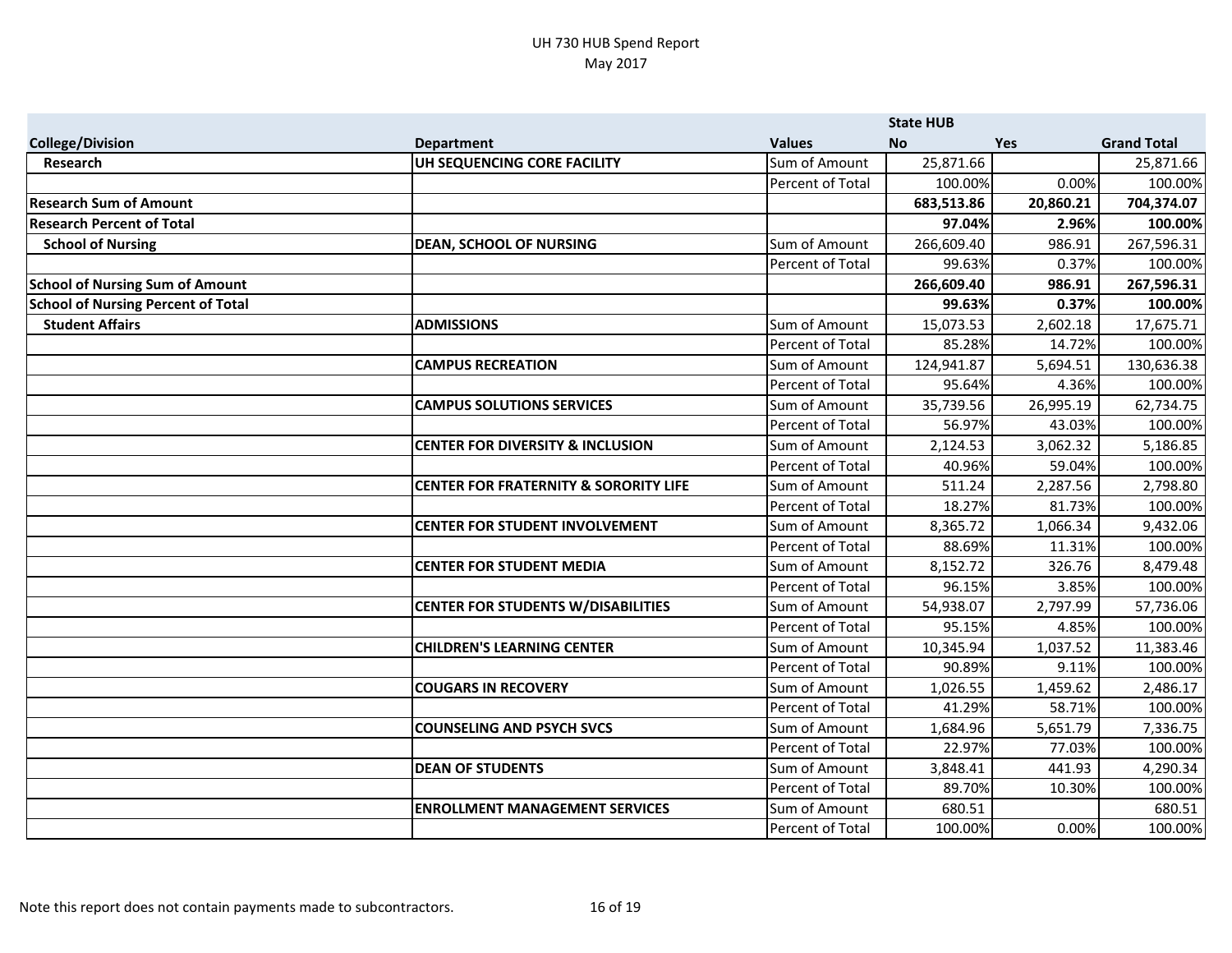|                                         |                                           |                         | <b>State HUB</b> |           |                    |
|-----------------------------------------|-------------------------------------------|-------------------------|------------------|-----------|--------------------|
| <b>College/Division</b>                 | <b>Department</b>                         | <b>Values</b>           | <b>No</b>        | Yes       | <b>Grand Total</b> |
| <b>Student Affairs</b>                  | <b>OFFICE OF THE UNIVERSITY REGISTRAR</b> | Sum of Amount           | 1,780.43         | 131.36    | 1,911.79           |
|                                         |                                           | Percent of Total        | 93.13%           | 6.87%     | 100.00%            |
|                                         | <b>RELIGION CENTER</b>                    | Sum of Amount           | 1,699.02         | 237.91    | 1,936.93           |
|                                         |                                           | Percent of Total        | 87.72%           | 12.28%    | 100.00%            |
|                                         | <b>SCHOLARSHIPS AND FINANCIAL AID</b>     | Sum of Amount           | 1,617.98         | 1,899.86  | 3,517.84           |
|                                         |                                           | Percent of Total        | 45.99%           | 54.01%    | 100.00%            |
|                                         | <b>STU COMMUNICATION &amp; MARKETING</b>  | Sum of Amount           | 262.90           |           | 262.90             |
|                                         |                                           | Percent of Total        | 100.00%          | 0.00%     | 100.00%            |
|                                         | <b>STUDENT AFFAIRS</b>                    | Sum of Amount           | 1,592.38         | 1,091.24  | 2,683.62           |
|                                         |                                           | <b>Percent of Total</b> | 59.34%           | 40.66%    | 100.00%            |
|                                         | <b>STUDENT AFFAIRS BUSINESS SERVICES</b>  | Sum of Amount           | 676.11           | 363.36    | 1,039.47           |
|                                         |                                           | Percent of Total        | 65.04%           | 34.96%    | 100.00%            |
|                                         | <b>STUDENT AFFAIRS IT SERVICES</b>        | Sum of Amount           | 161.55           | 240.91    | 402.46             |
|                                         |                                           | Percent of Total        | 40.14%           | 59.86%    | 100.00%            |
|                                         | <b>STUDENT CENTER</b>                     | Sum of Amount           | 17,684.03        | 3,897.20  | 21,581.23          |
|                                         |                                           | Percent of Total        | 81.94%           | 18.06%    | 100.00%            |
|                                         | <b>STUDENT HEALTH CENTER</b>              | Sum of Amount           | 78,089.21        | 8,577.30  | 86,666.51          |
|                                         |                                           | Percent of Total        | 90.10%           | 9.90%     | 100.00%            |
|                                         | <b>STUDENT HOUSING - RESID LIFE</b>       | Sum of Amount           | 69,889.06        | 2,655.03  | 72,544.09          |
|                                         |                                           | Percent of Total        | 96.34%           | 3.66%     | 100.00%            |
|                                         | UNIVERSITY CAREER SERVICES                | Sum of Amount           | 5,296.96         | 71.50     | 5,368.46           |
|                                         |                                           | Percent of Total        | 98.67%           | 1.33%     | 100.00%            |
|                                         | <b>URBAN EXPERIENCE VPSA</b>              | Sum of Amount           | 1,433.93         | 1,590.13  | 3,024.06           |
|                                         |                                           | Percent of Total        | 47.42%           | 52.58%    | 100.00%            |
|                                         | <b>VETERAN SERVICES</b>                   | Sum of Amount           | 196.07           | 30.63     | 226.70             |
|                                         |                                           | Percent of Total        | 86.49%           | 13.51%    | 100.00%            |
|                                         | <b>WELLNESS CENTER</b>                    | Sum of Amount           | 794.82           | 489.31    | 1,284.13           |
|                                         |                                           | Percent of Total        | 61.90%           | 38.10%    | 100.00%            |
|                                         | <b>WOMEN &amp; GENDER RESOURCE CENTER</b> | Sum of Amount           | 337.65           | 123.05    | 460.70             |
|                                         |                                           | Percent of Total        | 73.29%           | 26.71%    | 100.00%            |
| <b>Student Affairs Sum of Amount</b>    |                                           |                         | 448,945.71       | 74,822.50 | 523,768.21         |
| <b>Student Affairs Percent of Total</b> |                                           |                         | 85.71%           | 14.29%    | 100.00%            |
| <b>Technology</b>                       | <b>CONSTRUCTION MANAGEMENT</b>            | Sum of Amount           | 19,920.01        | 2,580.15  | 22,500.16          |
|                                         |                                           | Percent of Total        | 88.53%           | 11.47%    | 100.00%            |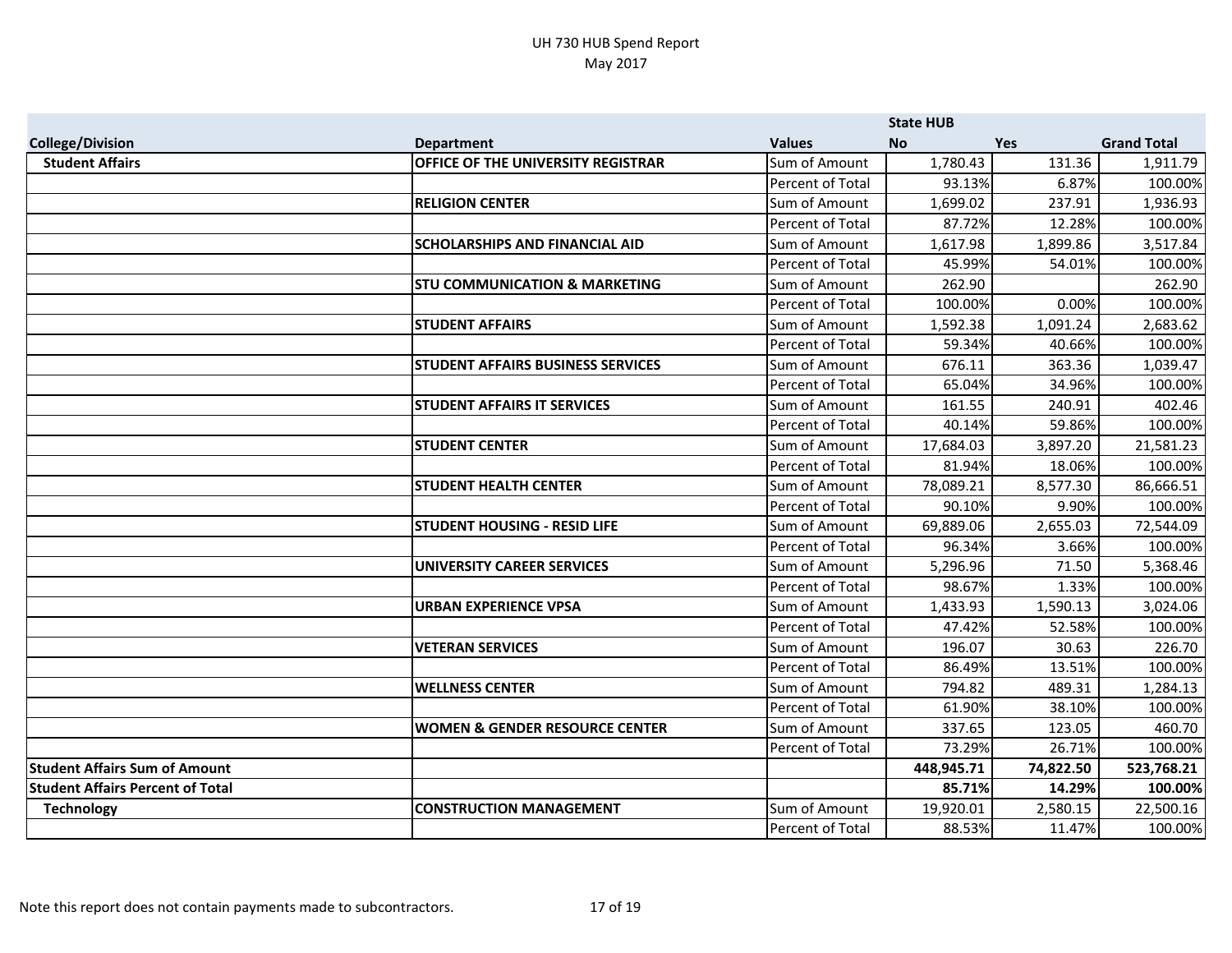|                                                   |                                             |                         | <b>State HUB</b> |           |                    |
|---------------------------------------------------|---------------------------------------------|-------------------------|------------------|-----------|--------------------|
| <b>College/Division</b>                           | <b>Department</b>                           | <b>Values</b>           | <b>No</b>        | Yes       | <b>Grand Total</b> |
| <b>Technology</b>                                 | CTR FOR INFO SCRTY, RES & EDU               | Sum of Amount           | 1,429.98         |           | 1,429.98           |
|                                                   |                                             | Percent of Total        | 100.00%          | 0.00%     | 100.00%            |
|                                                   | <b>DEAN, TECHNOLOGY</b>                     | Sum of Amount           | 3,819.82         | 4,621.20  | 8,441.02           |
|                                                   |                                             | Percent of Total        | 45.25%           | 54.75%    | 100.00%            |
|                                                   | <b>ENGINEERING TECHNOLOGY</b>               | Sum of Amount           | 35,083.42        | 929.61    | 36,013.03          |
|                                                   |                                             | Percent of Total        | 97.42%           | 2.58%     | 100.00%            |
|                                                   | HUMAN DEVELOP AND CONSUMER SCI              | Sum of Amount           | 13,685.11        | 1,310.98  | 14,996.09          |
|                                                   |                                             | Percent of Total        | 91.26%           | 8.74%     | 100.00%            |
|                                                   | <b>INFORMATION &amp; LOGISTICS TECH</b>     | Sum of Amount           | 17,698.68        | 447.20    | 18,145.88          |
|                                                   |                                             | Percent of Total        | 97.54%           | 2.46%     | 100.00%            |
| <b>Technology Sum of Amount</b>                   |                                             |                         | 91,637.02        | 9,889.14  | 101,526.16         |
| <b>Technology Percent of Total</b>                |                                             |                         | 90.26%           | 9.74%     | 100.00%            |
| Univ Marketing, Comm & Media Rel                  | MARKETING-UNIV MKT, COMM & MEDIA REL        | Sum of Amount           | 60,330.00        | 5,820.00  | 66,150.00          |
|                                                   |                                             | Percent of Total        | 91.20%           | 8.80%     | 100.00%            |
|                                                   | VC/VP UNIV MKTG, COMM & MEDIA REL           | Sum of Amount           | 2,816.41         | 1,586.61  | 4,403.02           |
|                                                   |                                             | Percent of Total        | 63.97%           | 36.03%    | 100.00%            |
| Univ Marketing, Comm & Media Rel Sum of Amount    |                                             |                         | 63,146.41        | 7,406.61  | 70,553.02          |
| Univ Marketing, Comm & Media Rel Percent of Total |                                             |                         | 89.50%           | 10.50%    | 100.00%            |
| <b>University Advancement</b>                     | <b>ALUMNI RELATIONS</b>                     | Sum of Amount           | 208.82           | 953.91    | 1,162.73           |
|                                                   |                                             | Percent of Total        | 17.96%           | 82.04%    | 100.00%            |
|                                                   | <b>ANNUAL GIVING</b>                        | Sum of Amount           | 44,222.58        | 651.07    | 44,873.65          |
|                                                   |                                             | Percent of Total        | 98.55%           | 1.45%     | 100.00%            |
|                                                   | <b>BUSINESS OPERATIONS</b>                  | Sum of Amount           | 12,295.06        | 53,328.60 | 65,623.66          |
|                                                   |                                             | <b>Percent of Total</b> | 18.74%           | 81.26%    | 100.00%            |
|                                                   | <b>CAMPAIGN STRATEGIC INITIATIVES</b>       | Sum of Amount           | 29,785.54        | 9,849.74  | 39,635.28          |
|                                                   |                                             | Percent of Total        | 75.15%           | 24.85%    | 100.00%            |
|                                                   | <b>CORPORATE &amp; FOUNDATION RELATIONS</b> | Sum of Amount           | 13.16            |           | 13.16              |
|                                                   |                                             | Percent of Total        | 100.00%          | 0.00%     | 100.00%            |
|                                                   | <b>DEVELOPMENT</b>                          | Sum of Amount           | 97.97            | 3,861.90  | 3,959.87           |
|                                                   |                                             | Percent of Total        | 2.47%            | 97.53%    | 100.00%            |
|                                                   | <b>GIFT MANAGEMENT</b>                      | Sum of Amount           | 87.74            | 20.66     | 108.40             |
|                                                   |                                             | Percent of Total        | 80.94%           | 19.06%    | 100.00%            |
|                                                   | <b>GIFT PROCESSING &amp; RECORDS</b>        | Sum of Amount           | 443.66           | 850.31    | 1,293.97           |
|                                                   |                                             | Percent of Total        | 34.29%           | 65.71%    | 100.00%            |